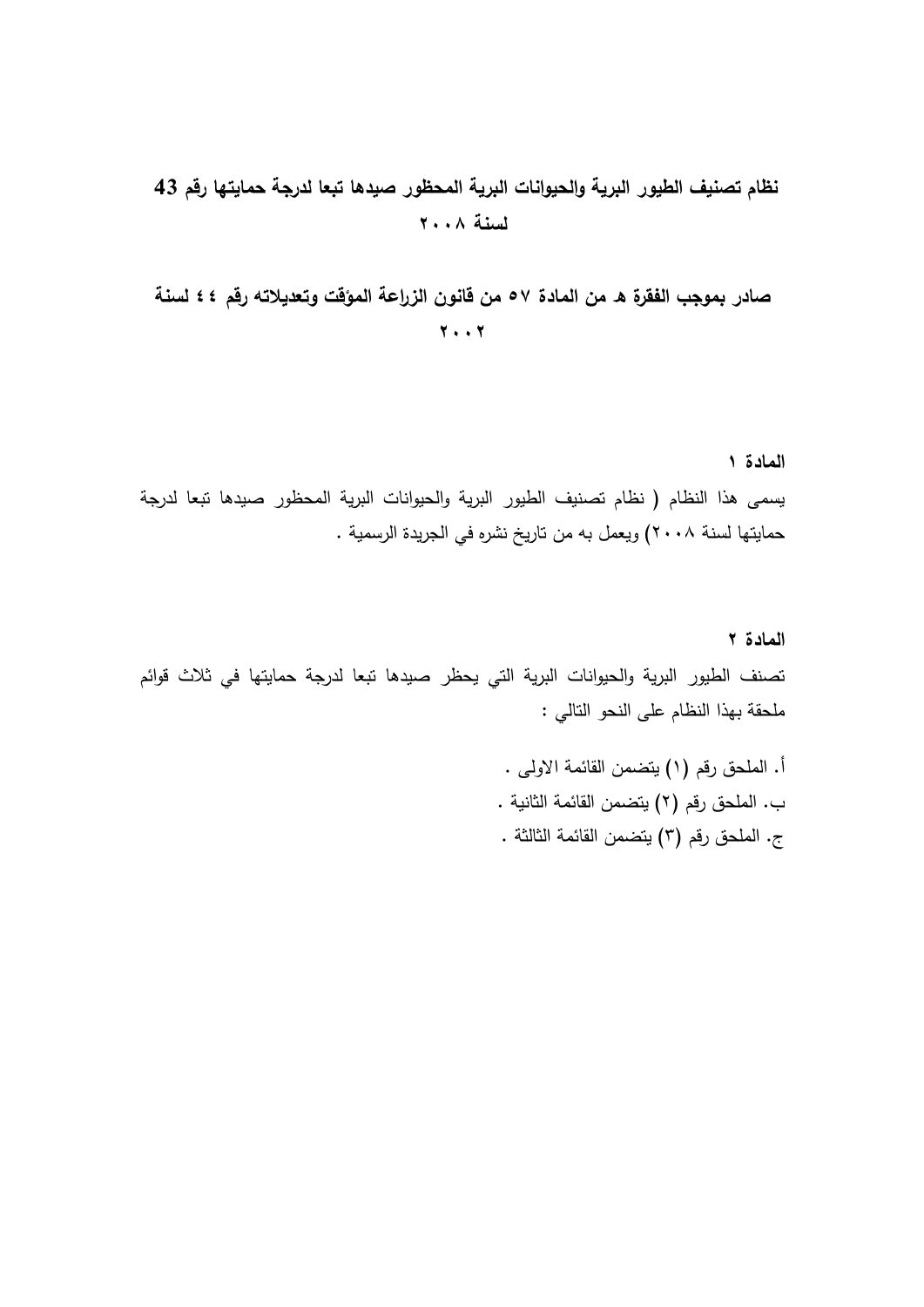## ا**لملحق رقم (۱)**

# **القائمة األولى : تصنيف الطيور البرية**

| <b>Species</b>                                        | <b>Arabic Name</b>               |
|-------------------------------------------------------|----------------------------------|
| White-headed Duck Oxyura leucocephala                 | أبو مروحة (بط أبيض الرأس)        |
| <b>Tristram's Serin Serinus syriacus</b>              | نعار سوري                        |
| Lesser Kestrel Falco naumanni                         | عويسق                            |
| Sociable Plover Chettusia gregaria                    | قطقاط إجتماعي                    |
| Lesser White-fronted Goose Anser erythropus           | الإوزة الغراء الصغيرة            |
| <b>Spotted Eagle Aquila clanga</b>                    | عقاب أسفع (أرقط) كبير            |
| Siberian White Crane, Grus leucogeranus               | كركى أبيض سيبيري                 |
| <b>Pygmy Cormorant Phalacrocorax pygmeus</b>          | غراب الماء القزمى                |
| Houbara Bustard Chlamydotis undulate                  | الحبارى                          |
| <b>Brown Fish Owl Ketupa zeylonensis</b>              | بومة السمك البنية                |
| Imperial Eagle Aquila heliacal                        | ملك العقبان                      |
| <b>Saker Falco cherrug</b>                            | صقر الغزال                       |
| <b>Dead Sea Sparrow Passer moabiticus</b>             | عصفور البحر الميت                |
| <b>Blue Tit Parus caeruleus</b>                       | القرقف الأزرق                    |
| <b>Marbled Duck Marmaronetta angustirostris</b>       | شرشير مخطط                       |
| Atlantic Petrel Pterodroma incerta                    | طائر النوء الأطلسى               |
| Lammergeier Gypaetus barbatus                         | النسر الملتحى                    |
| Lichtenstein's Sandgrouse Pterocles lichtensteinii    | قطا ليشتنستين (قطا مخطط)         |
| Dunn's Lark Eremalauda dunni                          | قبرة دان (قبرة الرمال)           |
| Verreaux's Eagle Aquila verreauxii                    | عقاب سوداء (خدارية)              |
| Lappet-faced Vulture Torgos tracheliotus              | النسر الأوذن                     |
| <b>Corncrake Crex crex</b>                            | مرعة الغيط (صفرد)                |
| <b>White-eyed Gull Larus leucophthalmus</b>           | نورس أبيض العين                  |
| <b>Black Vulture Aegypius monachus</b>                | النسر الأسود                     |
| <b>Black-winged Pratincole Glareola nordmanni</b>     | أبو اليسر أسود الجناح            |
| Sooty Gull Larus hemprichii                           | نورس فاحم                        |
| <b>Cinereous Bunting Emberiza cineracea</b>           | درسة رمادية                      |
| Eleonora's Falcon Falco eleonorae                     | صقر اليونورا                     |
| <b>Crowned Sandgrouse Pterocles coronatus</b>         | قطا متوج                         |
| <b>Black-crowned Finch-lark Eremopterix nigriceps</b> | قبرة سوداء الرأس                 |
| Thick-billed Lark Ramphocoris clotbey                 | قبرة سميكة المنقار               |
| Ferruginous Duck Aythya nyroca                        | حمراوي أبيض العين (الزرق الأحمر) |
| Sooty Falcon Falco concolor                           | صقر الغروب (الصقر الفاحم)        |
| Little Green Bee-eater Merops orientalis              | وروار شرق <i>ی</i> صغیر          |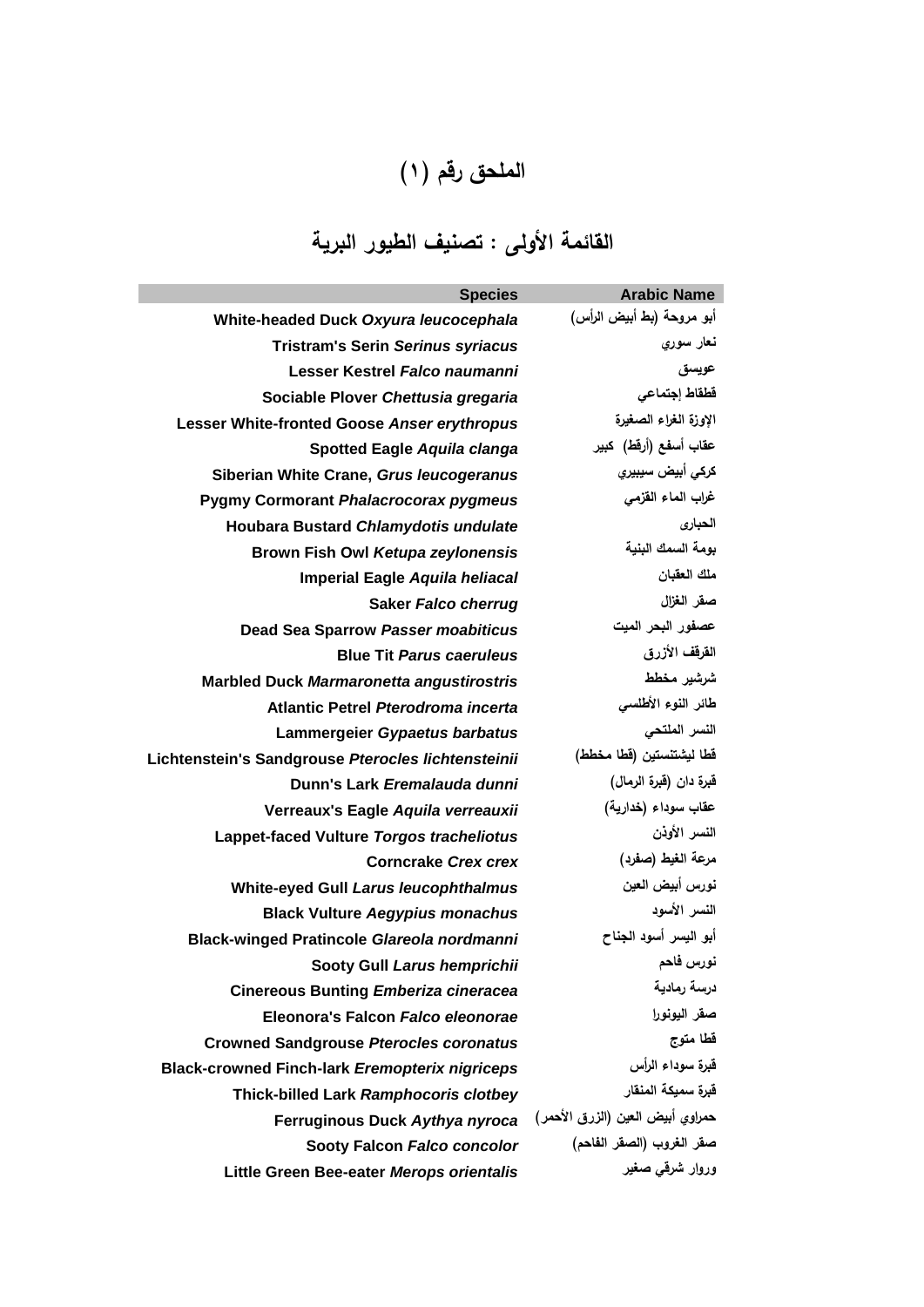**Ostrich** *Struthio camelus* **نعام Darter** *Anhinga rufa* **الزقة Lesser Spotted Eagle** *Aquila pomarina* **صغير( أرقط)أسفع عقاب عقاب نساري )عقاب السمك(** *haliaetus Pandion* **Osprey Lanner** *Falco biarmicus* **الحر الصقر Peregrine** *Falco peregrines* **الشاهين Barbary Falcon** *Falco pelegrinoides* **مغربي شاهين Sand Partridge** *Ammoperdix heyi* **الرممي الحجل حجل أو دراج أسود** *francolinus Francolinus* **Francolin Black Purple Gallinule** *Porphyrio porphyrio* **أرجواني( سحنون )فرفر Demoiselle Crane** *Anthropoides virgo* **الرهو South Polar Skua** *Stercorarius maccormicki* **الجنوبي القطب كركر Sabine's Gull** *Larus sabini* **سابيني نورس Spotted Sandgrouse** *Pterocles senegallus* **مرقط قطا Eagle Owl** *Bubo bubo* **)بوهة )نسارية بومة Nubian Nightjar** *Caprimulgus nubicus* **نوبي سبد White-cheeked Bulbul** *Pycnonotus leucogenys* **الخد أبيض بمبل White-throated Robin** *Irania gutturalis* **الزور أبيض الحناء أبو Wallcreeper** *Tichodroma muraria* **الحيطان متسمق Egyptian Vulture** *Neophron percnopterus* **المصرية الرخمة Short-toed Eagle** *Circaetus gallicus* **)الثعابين نسر )صرارة عقاب Levant Sparrowhawk** *Accipiter brevipes* **ليفانت باشق Long-legged Buzzard** *Buteo rufinus* **الساق طويل الحوام Booted Eagle** *Hieraaetus pennatus* **)المنتعمة )المسيرة العقاب Merlin** *Falco columbarius* **اليؤيؤ Hobby** *Falco subbuteo* **)البيدق )شويهين Chukar** *Alectoris chukar* **الحجل Crane** *Grus grus* **الرمادي الكركي Cream-coloured Courser** *Cursorius cursor* **عسمي كروان الغراب )غراب أسود(** *corax Corvus* **Raven Sinai Rosefinch** *Carpodacus synoicus* **الوردي سيناء عصفور Marsh Harrier** *Circus aeruginosus* **البطائح مرزة الباشق )باشق العصافير(** *nisus Accipiter* **Sparrowhawk Buzzard** *Buteo buteo* **الحوام الصقر Golden Eagle** *Aquila chrysaetos* **الذهبية العقاب Bonelli's Eagle** *Hieraaetus fasciatus* **بونممي عقاب عوسق )صقر الجراد(** *tinnunculus Falco* **Kestrel Little Owl** *Athene noctua* **صغيرة بومة Hume's Tawny Owl** *Strix butleri* **بتمر بومة Syrian Woodpecker** *Dendrocopos syriacus* **السوري الخشب ناقر Goldfinch** *Carduelis carduelis* **الحسون**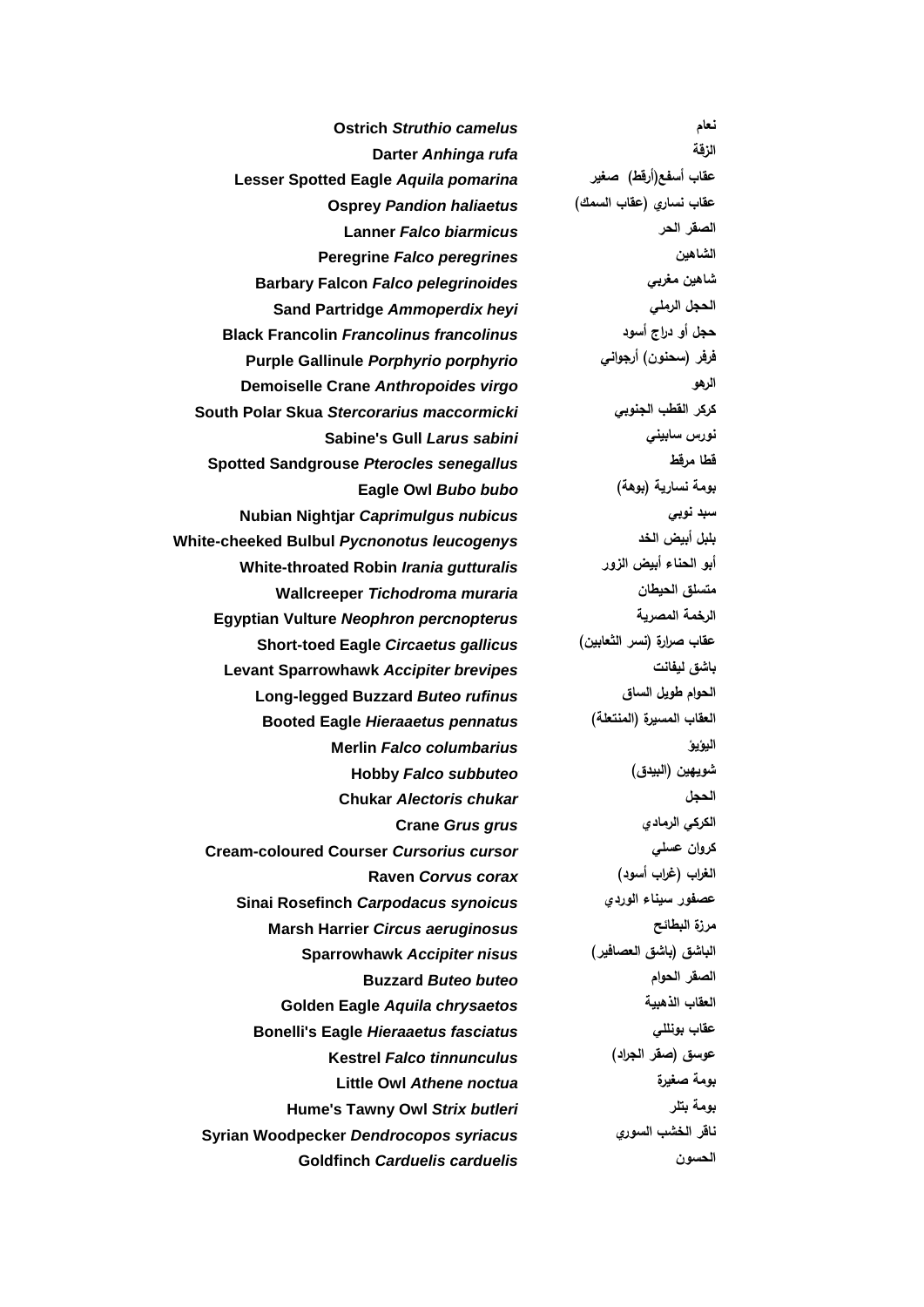**Falcated Duck** *Anas falcate* **األعقف الحذف Audouin's Gull** *Larus audouinii* **أدون نورس**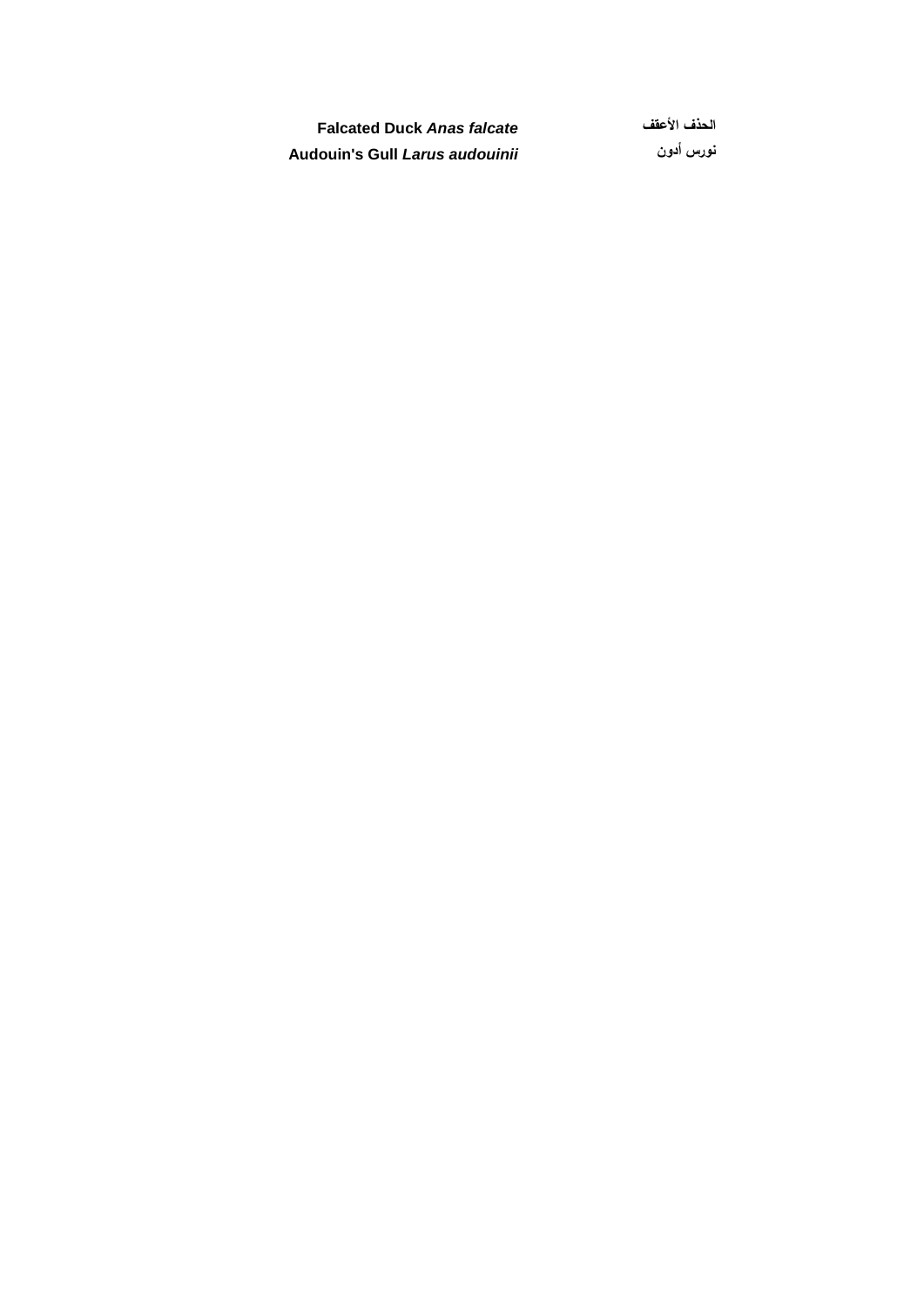### ا**لملحق رقم (۱)**

### **القائمة الثانية : تصنيف الطيور البرية**

| <b>Species</b>                                       | <b>Arabic Name</b>                  |
|------------------------------------------------------|-------------------------------------|
| Lesser Frigatebird Fregata ariel                     | الفرقاط الصغير                      |
| <b>Bittern Botaurus stellaris</b>                    | الواق                               |
| <b>Green-backed Heron Butorides striatus</b>         | بلشون أخضر الظهر(مخطط)              |
| Intermediate Egret Mesophoyx intermedia              | بلشون متوسط                         |
| Yellow-billed Stork Mycteria ibis                    | لقلق أصفر المنقار                   |
| <b>Red Kite Milvus milvus</b>                        | الحدأة الحمراء                      |
| <b>Griffon Vulture Gyps fulvus</b>                   | نسر أسمر                            |
| <b>Pallid Harrier Circus macrourus</b>               | مرزة بغثاء(باهتة)                   |
| Steppe Eagle Aquila nipalensis                       | عقاب السهول(البادية)                |
| <b>Quail Coturnix coturnix</b>                       | السمان                              |
| <b>Painted Snipe Rostratula benghalensis</b>         | الجهلول (الشنقب) البنغالي           |
| Snipe Gallinago gallinago                            | الشنقب (الجهلول) الشائع             |
| <b>Terek Sandpiper Xenus cinereus</b>                | طیطوی مغبر                          |
| <b>Chestnut-bellied Sandgrouse Pterocles exustus</b> | قطا كستنائي البطن                   |
| <b>Black-bellied Sandgrouse Pterocles orientalis</b> | قطا أسود البطن                      |
| <b>Pin-tailed Sandgrouse Pterocles alchata</b>       | قطا عراقي (مسنن الذيل)              |
| Egyptian Nightjar Caprimulgus aegyptius              | سبد مصری                            |
| <b>Hoopoe Lark Alaemon alaudipes</b>                 | قبرة هدهدية                         |
| Bimaculated Lark Melanocorypha bimaculata            | قبرة شرقية صغيرة (قبرة مرقطة)       |
| <b>Blackstart Cercomela melanura</b>                 | قليعي أسود الذيل                    |
| <b>Cyprus Wheatear Oenanthe cypriaca</b>             | أبلق أبقع قبرصي                     |
| Upcher's Warbler Hippolais languid                   | هازجة الشجر                         |
| Sardinian Warbler Sylvia melanocephala               | هازجة (دخلة) سردينيا الرأساء        |
| <b>Rook Corvus frugilegus</b>                        | غراب القيظ (الغداف)                 |
| <b>Trumpeter Finch Bucanetes githagineus</b>         | زمير وردى                           |
| <b>Pine Bunting Emberiza leucocephalos</b>           | درسة الصنوير                        |
| <b>Rustic Bunting, Emberiza rustica</b>              | درسة الريف                          |
| Little Bunting Emberiza pusilla                      | درسة صغيرة                          |
| <b>Tufted Duck Aythya fuligula</b>                   | أبو خصلة (الزرق الأسود)             |
| <b>Red-footed Falcon Falco vespertinus</b>           | اللزيق                              |
| Barn Owl Tyto alba                                   | بومة المخازن (بومة بيضاء)           |
| Cetti's Warbler Cettia cetti                         | هازجة سيتى                          |
| <b>Black-tailed Godwit Limosa limosa</b>             | بقويقة سوداء الذيل                  |
| <b>Scops Owl Otus scops</b>                          | ثبج أوروبي (بومة الأشجار الأوروبية) |
| <b>Wilson's Storm-petrel Oceanites oceanicus</b>     | طائر نوء ويلسون                     |
| Red-billed Tropicbird Phaethon aethereus             | الطائر الاستوائى أحمر المنقار       |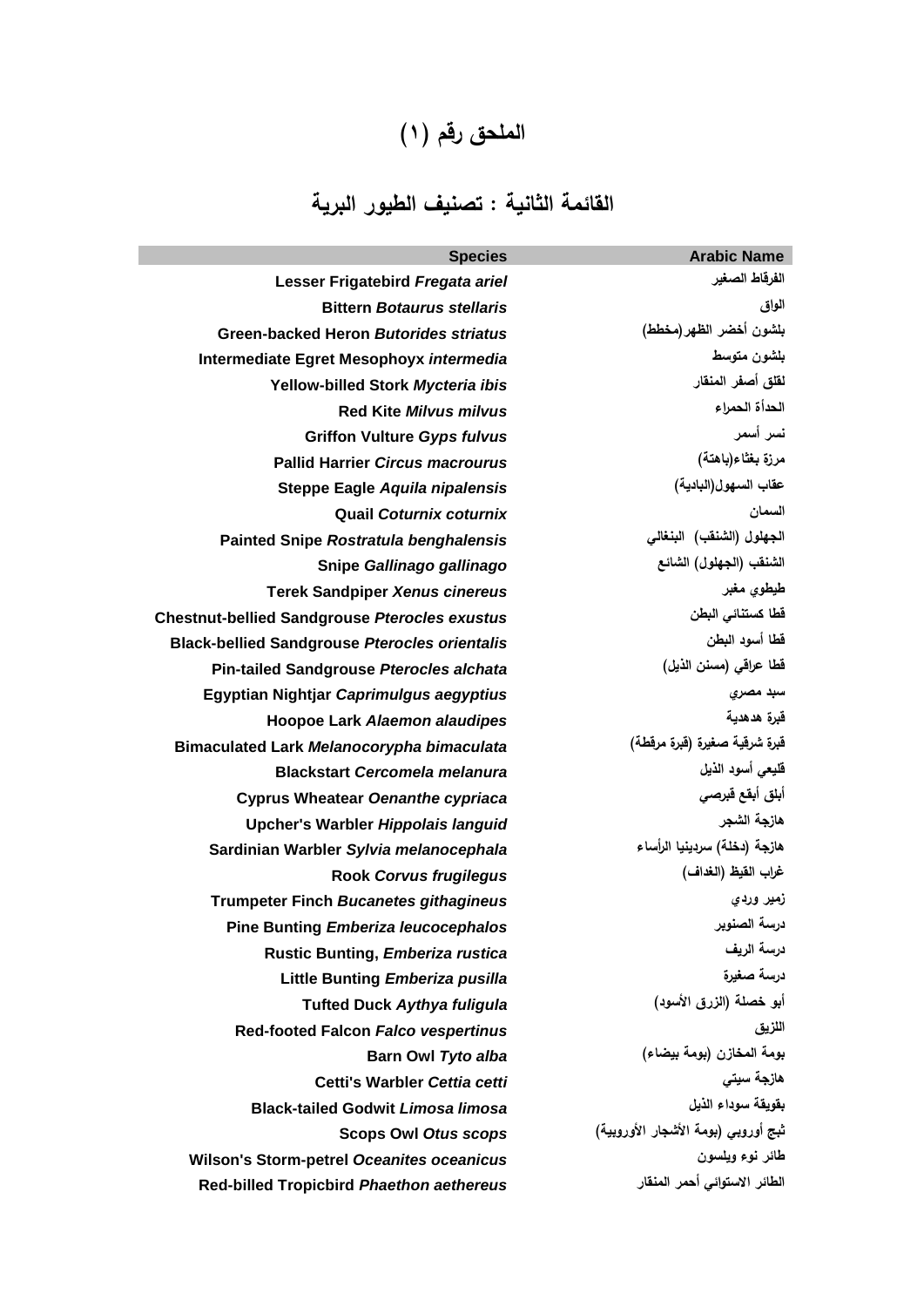**Grey Heron** *Ardea cinerea* **رمادي بمشون Mute Swan** *Cygnus olor* **الصامت التم Coot** *Fulica atra* **الغرة Ruff** *Philomachus pugnax* **حجوالة Cuckoo** *Cuculus canorus* **اعتيادي وقواق جشنة زيتونية الظهر )أبو تمرة أو صعو زيتوني الظهر(**

**Pink-backed Pelican** *Pelecanus rufescens* **الرمادي البجع Great White Egret Casmerodius** *alba* **كبير أبيض بمشون White-fronted Goose** *Anser albifrons* **الغراء اإلوزة Ruddy Shelduck** *Tadorna ferruginea* **فروة أبو بط Long-tailed Duck** *Clangula hyemalis* **الذنب طويل بط Crested Honey Buzzard** *Pernis ptilorhynchus* **المتوج )اآلسيوي النحل حوام Rough-legged Buzzard** *Buteo lagopus* **المسرول الحوام Water Rail** *Rallus aquaticus* **الماء مرعة Moorhen** *Gallinula chloropus* **الماء دجاجة Crab Plover** *Dromas ardeola* **الحنكور Stone-curlew** *Burhinus oedicnemus* **الجبمي الكروان Pectoral Sandpiper,** *Calidris melanotos* **الظهر سوداء دريجة Broad-billed Sandpiper** *Limicola falcinellus* **المنقار عريض طيطوي شنقب )الجهمول( رفيع الذيل** *stenura Gallinago* **Snipe Pintail Woodcock** *Scolopax rusticola* **الغاب ديك Turnstone** *Arenaria interpres* **الماء قنبرة Red-necked Phalarope** *Phalaropus lobatus* **الرقبة أحمر فمروب Arctic Skua** *Stercorarius parasiticus* **قطبي كركر Long-tailed Skua** *Stercorarius longicaudus* **الذيل طويل كركر Caspian Tern** *Sterna caspia* **قزويني بحر خطاف Crested Tern** *Sterna bergii* **سريع بحر خطاف Lesser Crested Tern** *Sterna bengalensis* **صغير متوج بحر خطاف Arctic Tern** *Sterna paradisaea* **قطبي بحر خطاف Bridled Tern** *Sterna anaethetus* **األسحم البحر خطاف Namaqua Dove** *Oena capensis* **الذنب طويل يمام Great Spotted Cuckoo** *Clamator glandarius* **كبير مرقط وقواق صياد السمك )الرفراف( أبيض الصدر** *smyrnensis Halcyon* **Kingfisher Smyrna صياد السمك )الرفراف( األبقع** *rudis Ceryle* **Kingfisher Pied Temminck's Horned Lark** *Eremophila bilopha* **)تمنك قبرة )القرناء تمنك قبرة**

**Olive-backed Pipit** *Anthus hodgsoni* **Radde's Accentor** *Prunella ocularis* **رادي شوك عصفور Alpine Accentor** *Prunella collaris* **الصنوبري الشوك عصفور Fan-tailed Warbler** *Cisticola juncidis* **الذنب مروحية هازجة Savi's Warbler** *Locustella luscinioides* **سافي هازجة Marsh Warbler** *Acrocephalus palustris* **البطائح هازجة**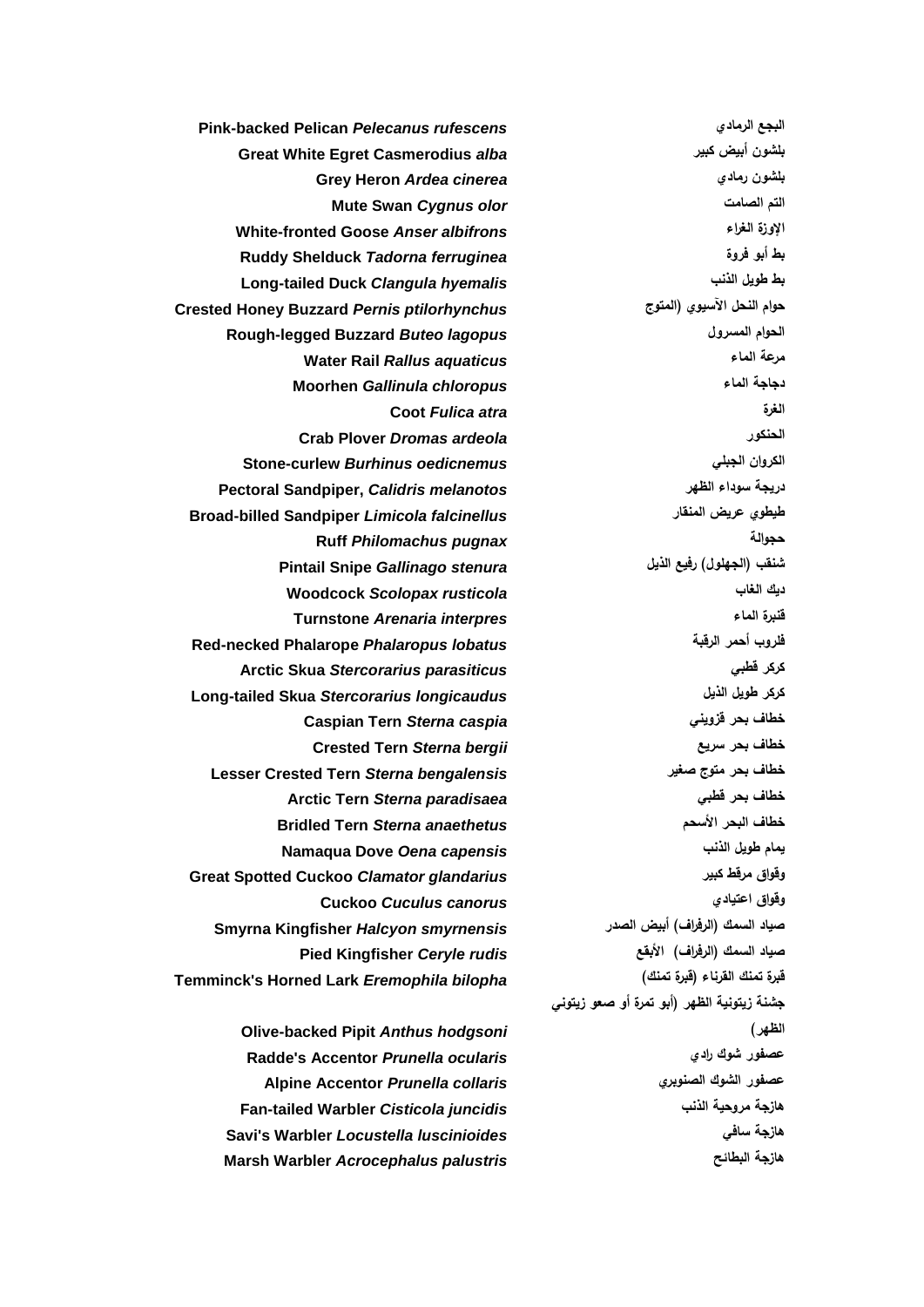**هازجة القصب الصياحة** *stentoreus* **Desert Warbler** *Sylvia nana* **الصحراء( دخمة)هازجة Goldcrest** *Regulus regulus* **التاج ذهبي Jackdaw** *Corvus monedula* **الزرع غراب Cattle Egret** *Bubulcus ibis* **)البقر بمشون )أبوقردان Teal** *Anas crecca* **شتوي حذف Mallard** *Anas platyrhynchos* **الخضاري Pintail** *Anas acuta* **البمبول Garganey** *Anas querquedula* **صيفي حذف الكيش ) أبو مجرف(** *clypeata Anas* **Shoveler Tawny Owl** *Strix aluco* **السمراء البومة Long-eared Owl** *Asio otus* **)األذناء)القرناء البومة Black Kite Milvus migrans السوداء الحدأة**

**Clamorous Reed Warbler** *Acrocephalus*  **Great Reed Warbler** *Acrocephalus arundinaceus* **الكبيرة القصب هازجة Olive-tree Warbler** *Hippolais olivetorum* **الزيتون هازجة Icterine Warbler** *Hippolais icterina* **ليمونية هازجة دخمة قبرص )هازجة سوداء الرقبة(** *melanothorax Sylvia* **Warbler Cyprus Rüppell's Warbler** *Sylvia rueppelli* **روبل( دخمة )هازجة Arabian Warbler** *Sylvia leucomelaena* **عربية( دخمة )هازجة Brown Babbler** *Turdoides squamiceps* **عربية ثرثارة Long-tailed Shrike, Lanius schach الذنب طويل( دقناش )صرد عصفور الصخر الباهت )عصفور قصير األصابع(** *brachydactyla Petronia* **Sparrow Rock Pale درسة إعتيادية )درسة القمح(** *calandra Miliaria* **Bunting Corn Night Heron** *Nycticorax nycticorax* **الميل بمشون Squacco Heron** *Ardeola ralloides* **صغير أبيض واق أبو منجل األسود)الالمع(** *falcinellus Plegadis* **Ibis Glossy Spoonbill** *Platalea leucorodia* **ممعقة أبو Greater Flamingo** *Phoenicopterus ruber* **الكبير( البشروش )النحام Avocet** *Recurvirostra avosetta* **النكات ثبج مخطط )بومة األشجار المخططة(** *brucei Otus* **Owl Scops Striated Short-eared Owl** *Asio flammeus* **الصمعاء البومة Blue-cheeked Bee-eater** *Merops persicus* **)عراقي وروار )الخد أزرق وروار صفير ذهبي )عصفور التوت(** *oriolus Oriolus* **Oriole Golden Honey Buzzard Pernis apivorus النحل حوام Montagu's Harrier Circus pygargus مونتاجو مرزة Black-throated Diver** *Gavia arctica* **الزور أسود غماس Little Grebe** *Tachybaptus ruficollis* **صغير غطاس Soft-plumaged Petrel** *Pterodroma mollis* **الريش ناعم النوء طائر Streaked Shearwater** *Calonectris leucomelas* **مخطط ماء جمم Flesh-footed Shearwater** *Puffinus carneipes* **القدم فاتح ماء جمم Brown Booby** *Sula leucogaster* **البني األطيش**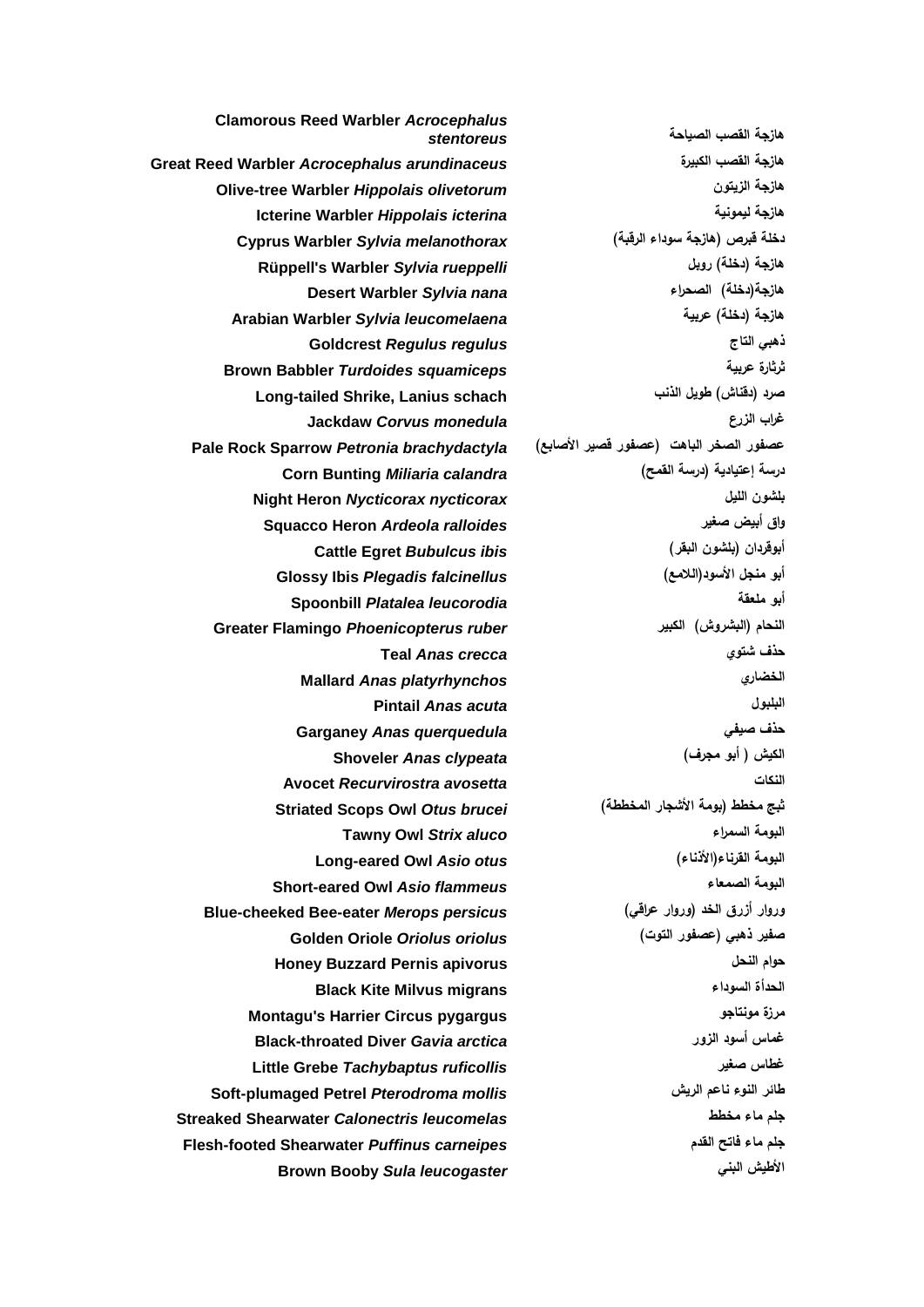**Knot** *Calidris canutus* **النط دريجة**

**Western Reef Heron** *Egretta gularis* **)البحر )الصخر بمشون Black-headed Heron** *Ardea melanocephala* **الرأس أسود بمشون Goliath Heron** *Ardea goliath* **جبار بمشون Bewick's Swan** *Cygnus columbianus* **بيويك تم Shelduck** *Tadorna tadorna* **الشهرمان Cotton Pygmy-goose** *Nettapus coromandelianus* **قطني حذف Wigeon** *Anas penelope* **الصواي Gadwall** *Anas strepera* **سماري بط Red-crested Pochard** *Netta rufina* **الونس Pochard** *Aythya ferina* **حمراوي Spotted Crake** *Porzana porzana* **)المنقطة )الرقطاء المرعة Little Crake** *Porzana parva* **الصغيرة المرعة Baillon's Crake** *Porzana pusilla* **بيمون مرعة Black-winged Stilt** *Himantopus himantopus* **المغازل أبو Greater Sand Plover** *Charadrius leschenaultia* **الكبير الرمل( زقزاق )قطقاط Caspian Plover** *Charadrius asiaticus* **قزويني( زقزاق )قطقاط قطقاط )زقزاق( أغبر** *morinellus Charadrius* **Dotterel Pacific Golden Plover** *Pluvialis fulva* **باسيفيكي ذهبي قطقاط Spur-winged Plover** *Hoplopterus spinosus* **الجناح شوكي قطقاط Blackhead Plover** *Hoplopterus tectus* **الرأس أسود قطقاط Red-wattled Plover** *Vanellus indicus* **المغد أحمر قطقاط White-tailed Plover** *Chettusia leucura* **الذيل أبيض قطقاط Sanderling** *Calidris alba* **المدروان Little Stint** *Calidris minuta* **صغيرة دريجة Jack Snipe** *Lymnocryptes minimus* **الصغير( الجهمول )الشنقب Great Snipe** *Gallinago media* **الكبير( الجهمول )الشنقب Bar-tailed Godwit** *Limosa lapponica* **الذيل مخططة بقويقة كروان الماء الصغير** *phaeopus Numenius* **Whimbrel Curlew** *Numenius arquata* **الماء كروان طيطوي أحمر الساق أرقط** *erythropus Tringa* **Redshank Spotted طيطوي أحمر الساق** *tetanus Tringa* **Redshank Marsh Sandpiper** *Tringa stagnatilis* **البطائح طيطوي طيطوي أخضر الساق** *nebularia Tringa* **Greenshank Green Sandpiper** *Tringa ochropus* **األخضر الطيطوي Wood Sandpiper** *Tringa glareola* **الغياض طيطوي Common Sandpiper** *Actitis hypoleucos* **اعتيادي طيطوي نورس أسود الرأس كبير)نورس السمك(** *ichthyaetus Larus* **Gull headed-Black Great Little Gull** *Larus minutes* **صغير نورس Black-headed Gull** *Larus ridibundus* **الرأس أسود نورس Grey-headed Gull** *Larus cirrocephalus* **الرأس رمادي نورس**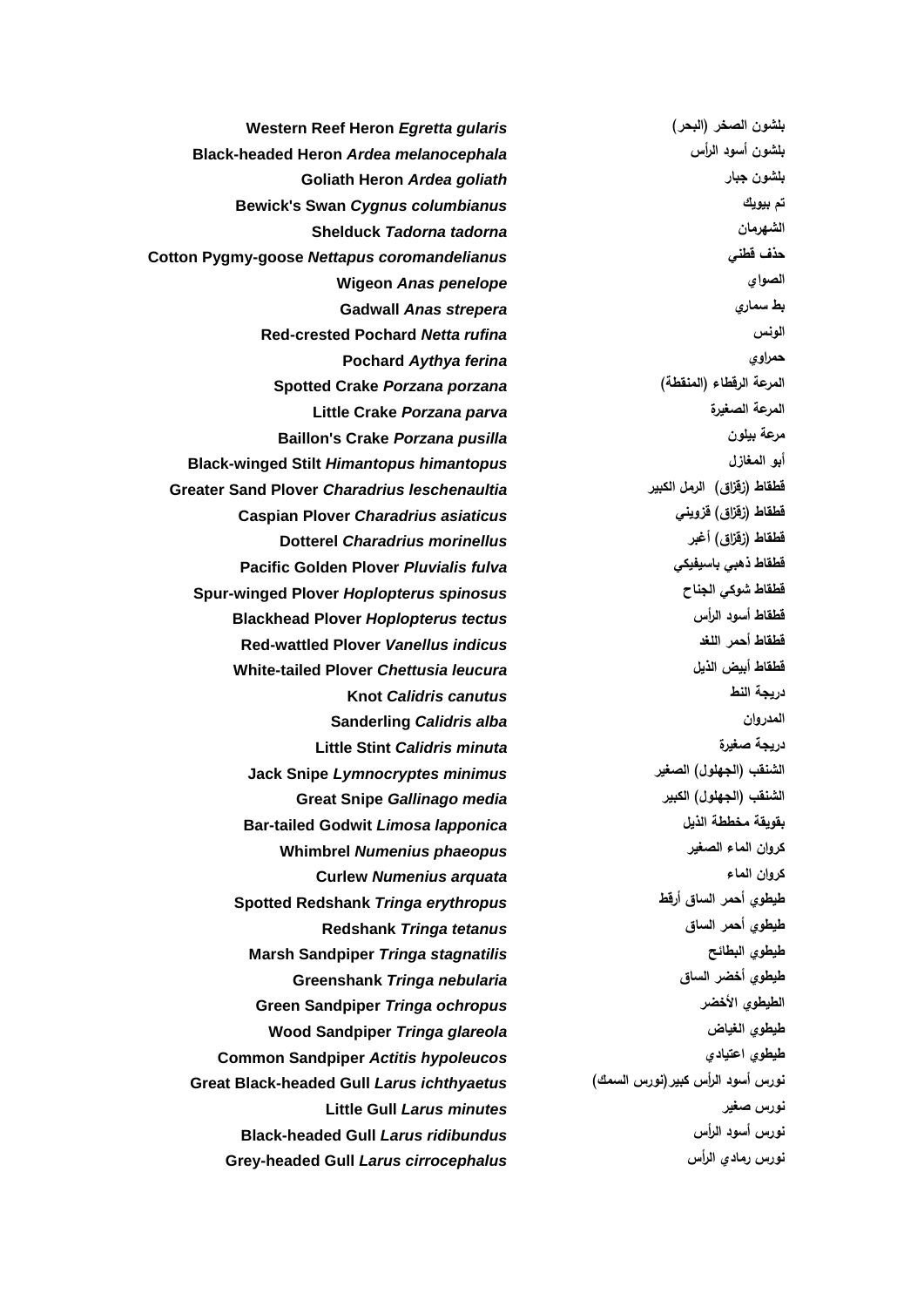**Common Gull** *Larus canus* **إعتيادي نورس Hoopoe** *Upupa epops* **الهدهد Fieldfare** *Turdus pilaris* **الحقول سمنة Coal Tit,** *Parus ater* **الفحمي القرقف**

**Yellow-legged Gull** *Larus cachinnans* **الساق أصفر نورس Armenian Gull** *Larus armenicus* **أرميني نورس Heuglin's Gull** *Larus heuglini* **هوجمن نورس Glaucous Gull** *Larus hyperboreus* **الثمج نورس White-cheeked Tern** *Sterna repressa* **الخد أبيض بحر خطاف Stock Dove** *Columba oenas* **بري حمام African Collared Dove** *Streptopelia roseogrisea* **أفريقي مطوق يمام Nightjar** *Caprimulgus europaeus* **أوروبي سبد صياد السمك )الرفراف(** *atthis Alcedo* **Kingfisher Bar-tailed Desert Lark** *Ammomanes cinctures* **الذنب موشمة الصحراء قبرة Desert Lark** *Ammomanes deserti* **الصحراء قبرة قبرة الغياض )الغاب(** *arborea Lullula* **Woodlark Skylark** *Alauda arvensis* **السماء قبرة ذعرة )فتاح( صفراء الرأس** *citreola Motacilla* **Wagtail Citrine Grey Wagtail** *Motacilla cinerea* **رمادية( فتاح )ذعرة Wren** *Troglodytes troglodytes* **)النمنمة )الصعو Black Bush Robin,** *Cercotrichas podobe* **األسود األحراش حناء أبو Robin** *Erithacus rubecula* **الحناء أبو Red-tailed Wheatear** *Oenanthe xanthoprymna* **الذيل أحمر أبمق Ring Ouzel** *Turdus torquatus* **مطوق دج Song Thrush** *Turdus philomelos* **مغردة سمنة سمنة حمراء الجنب** *iliacus Turdus* **Redwing Mistle Thrush** *Turdus viscivorus* **الدبق سمنة Booted Warbler** *Hippolais caligata* **منتعمة هازجة Subalpine Warbler** *Sylvia cantillans* **الصرود( دخمة )هازجة Ménétries's Warbler** *Sylvia mystacea* **الرأساء منتري( دخمة )هازجة Blackcap** *Sylvia atricapilla* **قمنسوة أبو Spotted Flycatcher** *Muscicapa striata* **األرقط الذباب خاطف قرقف بنديولين )قرقف متخطر(** *pendulinus Remiz* **Tit Penduline تمير فمسطيني )أبو الزهور الفمسطيني(** *osea Nectarinia* **Sunbird tufted-Orange صرد )دقناش( محمر الذنب** *isabellinus Lanius* **Shrike Isabelline Brown-necked Raven** *Corvus ruficollis* **العنق بني غراب Tristram's Grackle** *Onychognathus tristramii* **)سوادية)أسود زرزور Rose-coloured Starling** *Sturnus roseus* **وردي زرزور Siskin** *Carduelis spinus* **الشوك حسون Common Crossbill** *Loxia curvirostra* **القرزبيل الحسون الصحراوي )عصفور وردي صحراوي(** *obsolete Rhodospiza* **Finch Desert**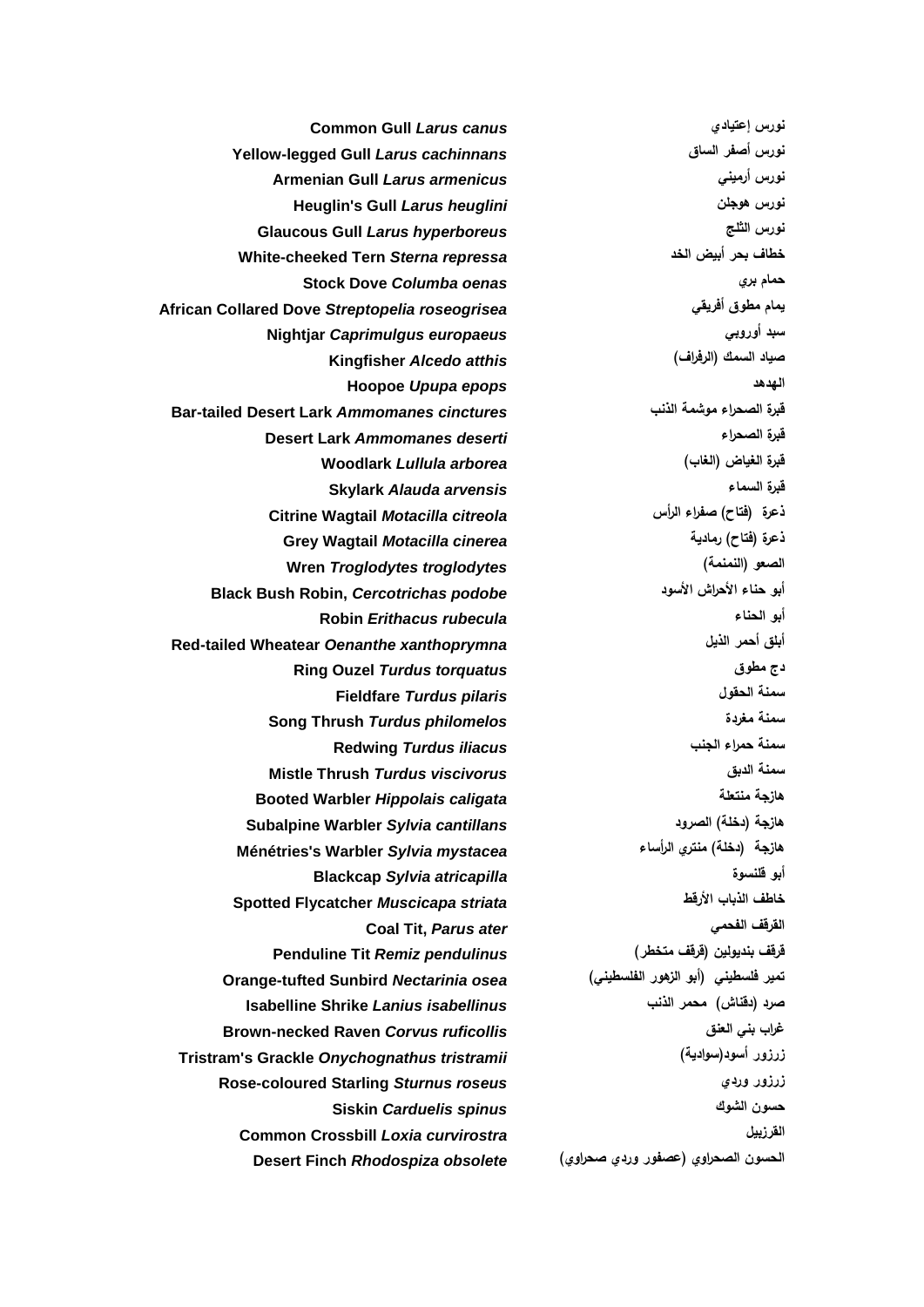**Common Rosefinch** *Carpodacus erythrinus* **وردي عصفور Hawfinch** *Coccothraustes coccothraustes* **الكرز شرشور الدرسة األوروبية الصفراء** *citronella Emberiza* **Yellowhammer Rock Bunting** *Emberiza cia* **الصخور درسة درسة منزلية )مخططة الرأس(** *striolata Emberiza* **Bunting House Cretzschmar's Bunting** *Emberiza caesia* **)الرأس مزرقة )كرتزجمار درسة Reed Bunting** *Emberiza schoeniclus* **القصب درسة Black-headed Bunting** *Emberiza melanocephala* **الرأس سوداء درسة Hen Harrier Circus cyaneus الدجاج مرزة Fan-tailed Raven** *Corvus rhipidurus* **الذنب مروحي غراب**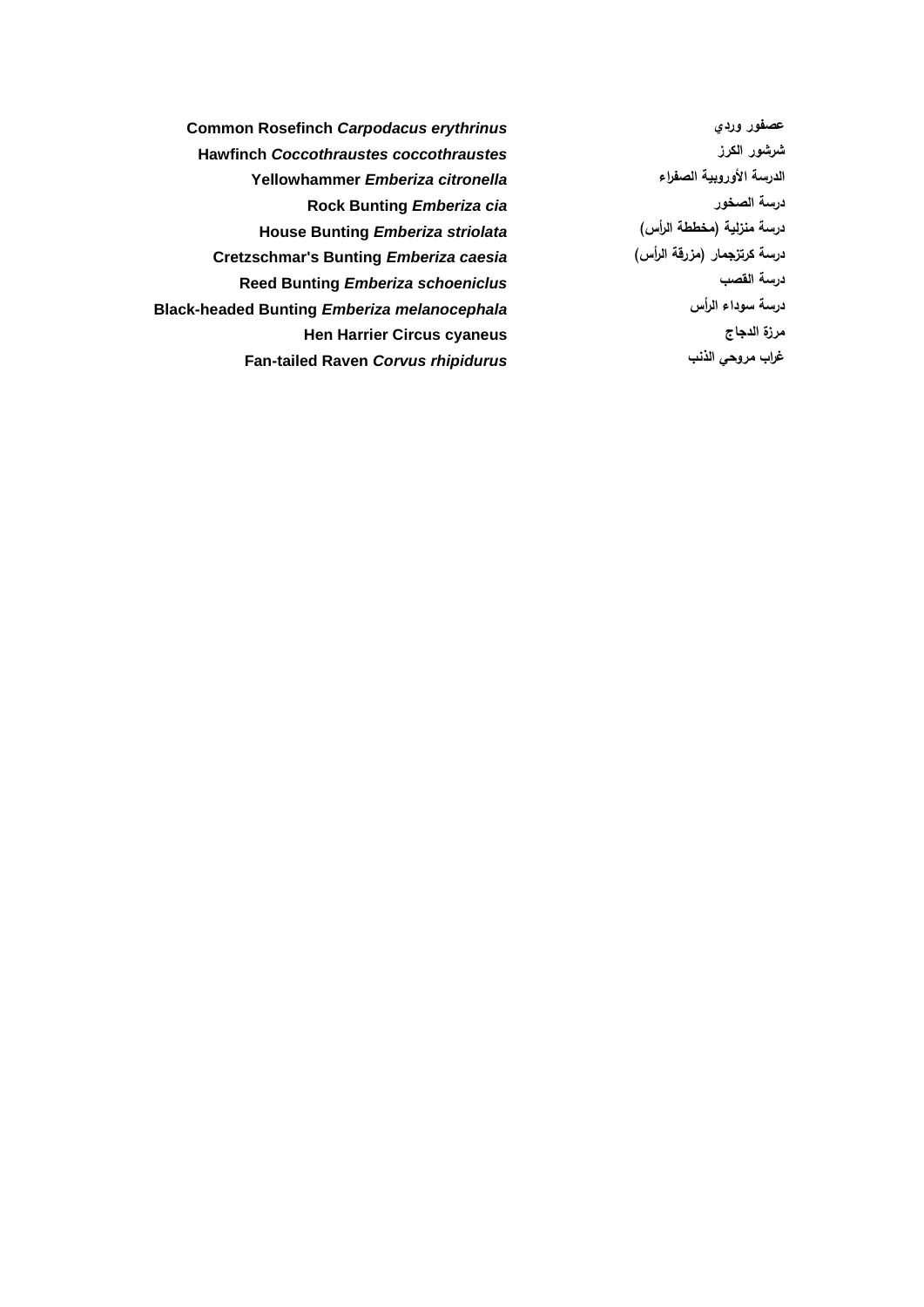#### ا**لملحق رقم (۱)**

### **القائمة الثالثة : تصنيف الطيور البرية**

| <b>Species</b>                                 | <b>Arabic Name</b>               |
|------------------------------------------------|----------------------------------|
| <b>Great Crested Grebe Podiceps cristatus</b>  | غطاس متوج كبير                   |
| <b>Black-necked Grebe Podiceps nigricollis</b> | غطاس أسود الرقبة                 |
| Cory's Shearwater Calonectris diomedea         | جلم ماء كوري                     |
| <b>Sooty Shearwater Puffinus griseus</b>       | جلم ماء فاحم                     |
| <b>Cormorant Phalacrocorax carbo</b>           | غراب البحر                       |
| <b>White Pelican Pelecanus onocrotalus</b>     | البجع الأبيض                     |
| Little Bittern Ixobrychus minutes              | الواق الصغير                     |
| Little Egret Egretta garzetta                  | بلشون أبيض صغير                  |
| Purple Heron Ardea purpurea                    | بلشون إرجواني                    |
| <b>Black Stork Ciconia nigra</b>               | لمقلق أسود                       |
| <b>White Stork Ciconia ciconia</b>             | لفلق أبيض                        |
| <b>Greylag Goose Anser anser</b>               | إوز أربد                         |
| <b>Goshawk Accipiter gentilis</b>              | الباز                            |
| <b>Oystercatcher Haematopus ostralegus</b>     | آكل المحار                       |
| <b>Collared Pratincole Glareola pratincola</b> | أبو اليسر المطوق                 |
| <b>Little Ringed Plover Charadrius dubius</b>  | قطقاط (زقزاق) مطوق صغير          |
| <b>Ringed Plover Charadrius hiaticula</b>      | قطقاط (زقزاق) مطوق               |
| Kentish Plover Charadrius alexandrines         | قطقاط (زقزاق) اسكندري            |
| European Golden Plover, Pluvialis apricaria    | قطقاط ذهبى أوروبى                |
| <b>Grey Plover Pluvialis squatarola</b>        | قطقاط رمادى                      |
| <b>Lapwing Vanellus vanellus</b>               | زقزاق شامى                       |
| <b>Temminck's Stint Calidris temminckii</b>    | دريجة تمنك                       |
| <b>Curlew Sandpiper Calidris ferruginea</b>    | طيطوي مقوس المنقار               |
| <b>Dunlin Calidris alpine</b>                  | الدريجة                          |
| Pomarine Skua Stercorarius pomarinus           | کرکر بوماری <b>ن<i>ی</i></b>     |
| Slender-billed Gull Larus genei                | نورس مستدق المنقار               |
| <b>Lesser Black-backed Gull Larus fuscus</b>   | نورس أسود الظهر صغير             |
| <b>Gull-billed Tern Gelochelidon nilotica</b>  | خطاف بحر نيلي (الأويق)           |
| <b>Sandwich Tern Sterna sandvicensis</b>       | خطاف بحر (خرشنة) ساندوتش         |
| <b>Common Tern Sterna hirundo</b>              | خطاف بحر اعتيادي                 |
| Little Tern Sterna albifrons                   | خطاف بحر صغير                    |
| <b>Whiskered Tern Chlidonias hybridus</b>      | خطاف مستنقعات (مرشك) ملتحي       |
| <b>Black Tern Chlidonias niger</b>             | خطاف مستنقعات (مرشك) أسود        |
| White-winged Black Tern Chlidonias leucopterus | خطاف مستنقعات (مرشك) أبيض الجناح |
| Woodpigeon Columba palumbus                    | حمام الغابات                     |
| Turtle Dove Streptopelia turtur                | القمري                           |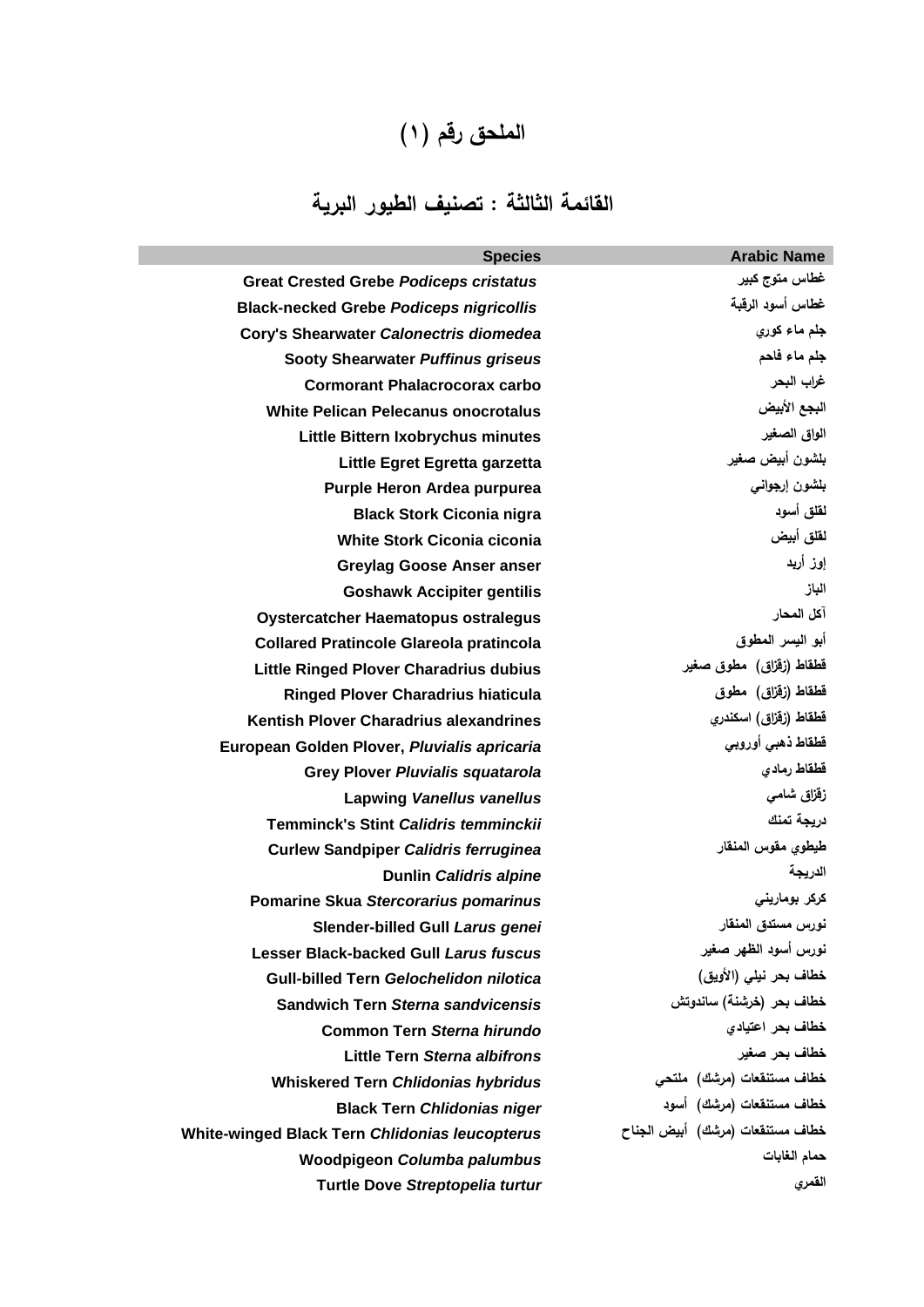**غراب زيتوني أوروبي )شقراق أو أخيل أوروبي(** *garrulous Coracias* **Roller Wryneck** *Jynx torquilla* **المواء Sand Martin** *Riparia riparia* **الشواطئ خطاف House Martin** *Delichon urbica* **الضواحي خطاف Blackbird** *Turdus merula* **شحرور Graceful Warbler** *Prinia gracilis* **رشيقة هازجة Barred Warbler** *Sylvia nisoria* **موشحة( دخمة)هازجة Masked Shrike** *Lanius nubicus* **مقنع( دقناش )صرد القيق )الزرياب-أبو زريق(** *glandarius Garrulus* **Jay Starling** *Sturnus vulgaris* **الشائع الزرزور Chaffinch** *Fringilla coelebs* **ظالم عصفور Serin** *Serinus serinus* **أوروبي نعار Greenfinch** *Carduelis chloris* **أخضر حسون Linnet** *Carduelis cannabina* **تفاحي حسون حمام جبمي)يضم الحمام المستوحش(** *livia Columba* **Dove Rock**

**قبرة شرقية كبيرة )قبرة كالندرا(** *calandra Melanocorypha* **Lark Calandra Short-toed Lark** *Calandrella brachydactyla* **األصابع قصيرة قبرة Lesser Short-toed Lark** *Calandrella rufescens* **صغيرة األصابع قصيرة قبرة خطاف الصخور األفريقي )خطاف الشواهق الباهت(** *fuligula Ptyonoprogne* **Martin Rock Crag Martin** *Ptyonoprogne rupestris* **الشواهق خطاف Black-eared Wheatear** *Oenanthe hispanica* **األذن أسود أبمق Finsch's Wheatear** *Oenanthe finschii* **فينش أبمق Red-rumped Wheatear** *Oenanthe moesta* **العجز أحمر أبمق Mourning Wheatear** *Oenanthe lugens* **حزين أبمق Hooded Wheatear** *Oenanthe monacha* **قمنسوة أبو أبمق Rock Thrush** *Monticola saxatilis* **الصخور سمنة Blue Rock Thrush** *Monticola solitaries* **الزرقاء الصخور سمنة Scrub Warbler** *Scotocerca inquieta* **الشجر نمنمة Grasshopper Warbler** *Locustella naevia* **الجندب هازجة River Warbler** *Locustella fluviatilis* **النهر هازجة Moustached Warbler** *Acrocephalus melanopogon* **المحية سوداء هازجة Sedge Warbler** *Acrocephalus schoenobaenus* **السعد هازجة Reed Warbler** *Acrocephalus scirpaceus* **األوروبية القصب هازجة Spectacled Warbler** *Sylvia conspicillata* **منظرة هازجة Orphean Warbler** *Sylvia hortensis* **الحدائق( دخمة )هازجة Steppe Grey Shrike** *Lanius pallidirostris* **سهمي كبير رمادي صرد Indian House Crow** *Corvus splendens* **دوري غراب Rock Sparrow** *Petronia petronia* **الصخر عصفور Brambling** *Fringilla montifringilla* **جبمي شرشور Red-fronted Serin** *Serinus pusillis* **الجبهة أحمر نعار درسة أورتالن )درسة الشعير(** *hortulana Emberiza* **Bunting Ortolan**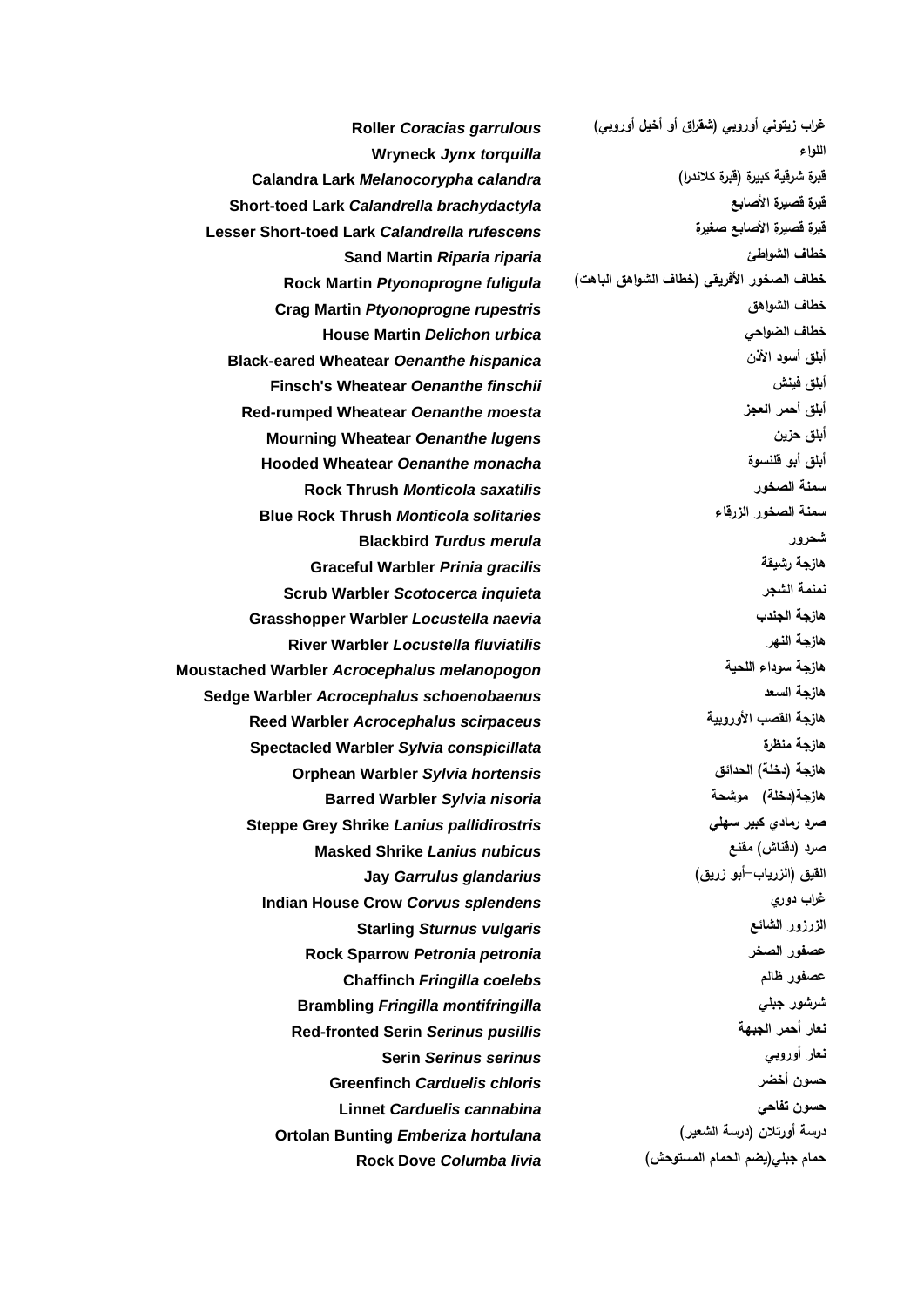**Collared Dove** *Streptopelia decaocto* **مطوق يمام Ring-necked Parakeet** *Psittacula krameri* **مطوقة هندية درة Pallid Swift** *Apus pallidus* **باهتة سمامة Alpine Swift** *Apus melba* **الصرود سمامة Little Swift** *Apus affinis* **صغيرة سمامة Bee-eater** *Merops apiaster* **أوروبي وروار Crested Lark** *Galerida cristata* **متوجة قبرة Swallow** *Hirundo rustica* **سنونو Red-rumped Swallow** *Hirundo daurica* **العجز أحمر سنونو Richard's Pipit** *Anthus novaeseelandiae* **ريتشارد( تمرة أبو )جشنة جشنة الصحراء )أبو تمرة أو الصعو األصفر(** *campestris Anthus* **Pipit Tawny جشنة طويمة المنقار)أبو تمرة أو صعو طويل المنقار(** *similis Anthus* **Pipit billed-Long جشنة الشجر)أبو تمرة أو صعو الشجر(** *trivialis Anthus* **Pipit Tree جشنة الغيط )أبو تمرة أو صعو الغيط(** *pratensis Anthus* **Pipit Meadow جشنة حمراء الزور )أبو تمرة أو صعو أحمر الزور(** *cervinus Anthus* **Pipit throated-Red جشنة الماء )أبو تمرة أو صعو الماء(** *spinoletta Anthus* **Pipit Water Yellow Wagtail** *Motacilla flava* **صفراء( فتاح )ذعرة White Wagtail** *Motacilla alba* **بيضاء( فتاح )ذعرة Yellow-vented Bulbul** *Pycnonotus xanthopygos* **العجز أصفر بمبل Dunnock** *Prunella modularis* **الشوك عصفور Rufous Bush Robin** *Cercotrichas galactotes* **األحمر األحراش حناء أبو Thrush Nightingale** *Luscinia luscinia* **العندليب Nightingale** *Luscinia megarhynchos* **اوروبي هزار هزار أزرق الزور )المسهر(** *svecica Luscinia* **Bluethroat Black Redstart** *Phoenicurus ochruros* **سوداء حميراء Redstart** *Phoenicurus phoenicurus* **الحميراء Whinchat** *Saxicola rubetra* **القميعي Stonechat** *Saxicola torquata* **المطوق القميعي Isabelline Wheatear** *Oenanthe isabellina* **أشهب أبمق Wheatear** *Oenanthe oenanthe* **أوروبي أبمق أبمق البادية أو الصحراء** *deserti Oenanthe* **Wheatear Desert White-crowned Black Wheatear** *Oenanthe leucopyga* **القنة أبيض أسود أبمق Olivaceous Warbler** *Hippolais pallid* **زيتونية هازجة دخمة بيضاء الزور الصغرى )زريقة فيراني صغيرة(** *curruca Sylvia* **Whitethroat Lesser دخمة بيضاء الزور )زريقة فيراني(** *communis Sylvia* **Whitethroat Garden Warbler** *Sylvia borin* **البساتين( دخمة)هازجة Bonelli's Warbler** *Phylloscopus bonelli* **بونممي نقشارة Wood Warbler** *Phylloscopus sibilatrix* **الغاب نقشارة Chiffchaff** *Phylloscopus collybita* **نقشارة Willow Warbler** *Phylloscopus trochilus* **الصفصاف نقشارة**

**Swift** *Apus apus* **عادية سمامة**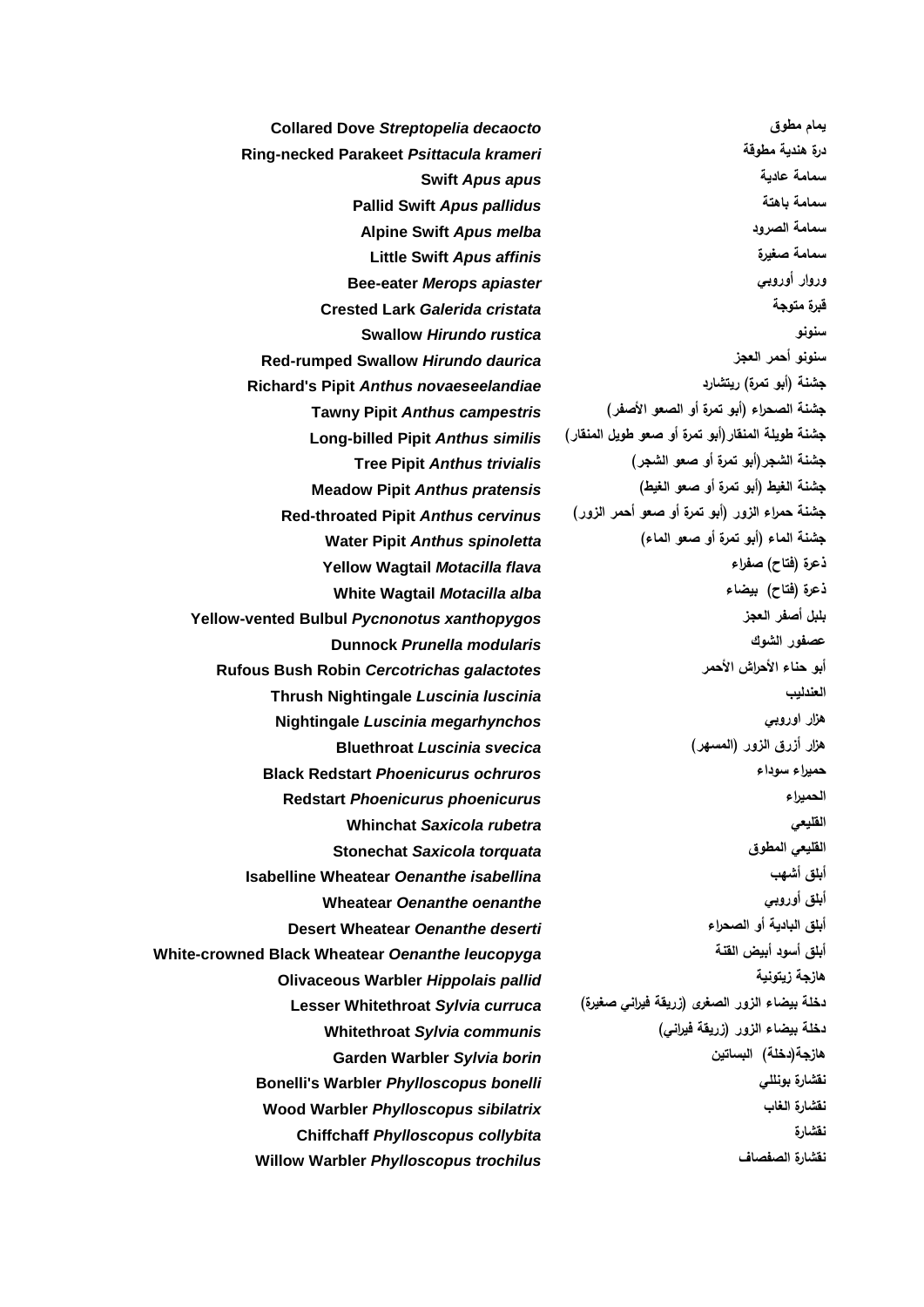**Red-breasted Flycatcher** *Ficedula parva* **الصدر أحمر الذباب خاطف Semi-collared Flycatcher** *Ficedula semitorquata* **المطوق شبه الذباب خاطف Collared Flycatcher** *Ficedula albicollis* **المطوق الذباب خاطف Pied Flycatcher** *Ficedula hypoleuca* **األبقع الذباب خاطف Great Tit** *Parus major* **الكبير القرقف Red-backed Shrike** *Lanius collurio* **الظهر محمر( دقناش )صرد Lesser Grey Shrike** *Lanius minor* **صغير رمادي( دقناش)صرد Southern Grey Shrike** *Lanius meridionalis* **جنوبي كبير رمادي صرد صرد )دقناش( محمر القنة** *senator Lanius* **Shrike Woodchat Spanish Sparrow** *Passer hispaniolensis* **إسباني عصفور Indian Silverbill** *Euodice malabarica* **الهندي المنقار فضي Hooded Crow** *Corvus corone* **أبقع غراب House Sparrow** *Passer domesticus* **دوري عصفور يمام ضاحك )فاختة النخيل(** *senegalensis Streptopelia* **Dove Laughing**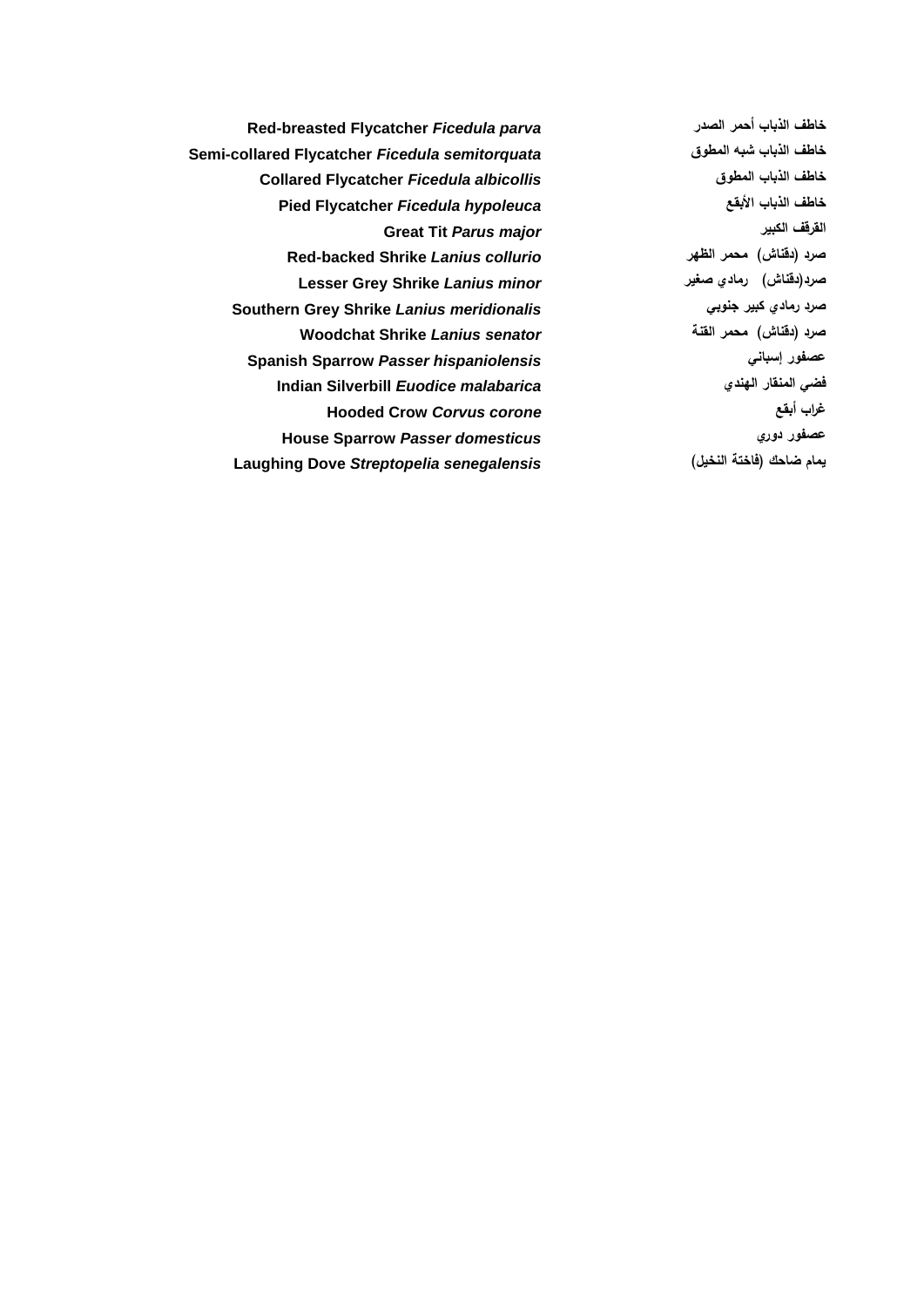# الملحق رقم (٢)

## **تصنيف الحيوانات البرية من الثديات**

#### **القائمة االولى**

| <b>Species</b>                                   | <b>Arabic Name</b> |
|--------------------------------------------------|--------------------|
| Canis aureus, (Asiatic Jackal)                   | إبن أوي            |
| Canis lupus, (Wolf)                              | ذئب                |
| Vulpes rueppelli, (Sand Fox)                     | الثعلب الرملي      |
| (Caracal caracal, (Caracal)                      | الوشق              |
| Felis chaus, (Jungle Cat)                        | قط الأدغال         |
| (Sand cat), <i>Felis margarita</i>               | القط الرملي        |
| Lutra lutra ,(European Otter)                    | ثعلب النهر         |
| (Honey Badger), Mellivora capensis               | غريري العسل        |
| Capra ibex ,(Nubian Ibex)                        | البدن              |
| Gazella dorcas ,(Dorcas Gazelle)                 | الغزال العفري      |
| (Goitred Gazella subgutturosa, (Goitred Gazelle) | الريم              |
| Oryx leucoryx, (Arabian Oryx)                    | المها العربي       |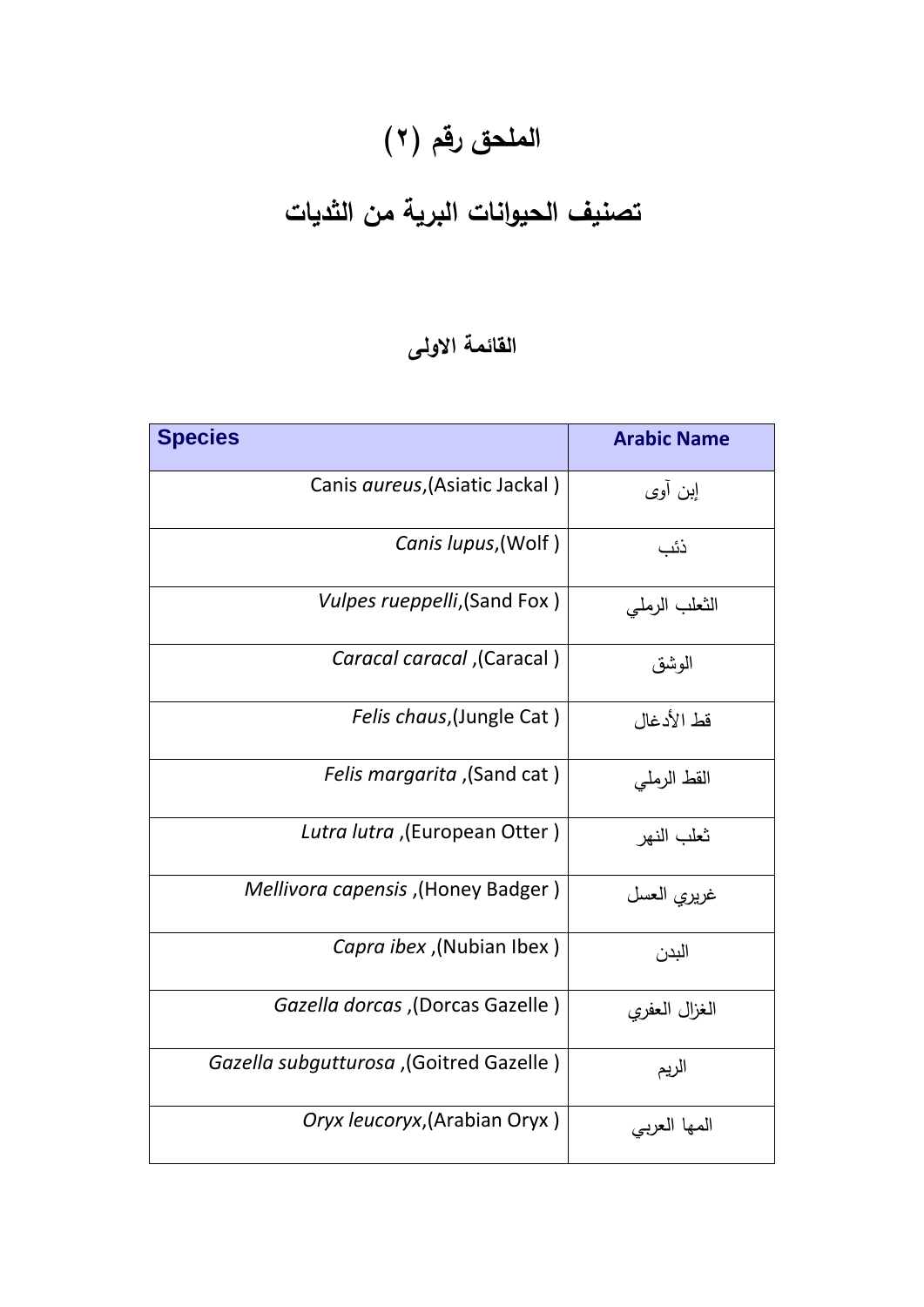#### **القائمة الثانية**

| <b>Species</b>                             | <b>Arabic Name</b> |
|--------------------------------------------|--------------------|
| <i>Vulpes cana</i> , (Blanford's Fox)      | الثعلب الأفغانبي   |
| <i>Felis silvestris</i> , (Wild Cat)       | القط البري         |
| Herpestes ichneumon, (Egyptian Mongoose)   | النمس              |
| Hyaena hyaena, (Striped Hyena)             | الضبع المخطط       |
| (Stone Marten), <i>Martes foina</i>        | الدلق الصخري       |
| Meles meles, (Eurasian Badger)             | الغريري            |
| (Marbled Polecat), Vormela peregusna       | النسناس            |
| (Rock Hyrax), <i>Procavia capensis</i>     | الوبر الصخري       |
| Hystrix indica ,(Indian Crested Porcupine) | النيص              |

#### **القائمة الثالثة**

| <b>Species</b>                               | <b>Arabic Name</b> |
|----------------------------------------------|--------------------|
| Erinaceus concolor, (East European Hedgehog) | قنفذ الاروبي       |
|                                              | الشرقى             |
| Paraechinus aethiopicus, (Desert Hedgehog)   | قذفد<br>صحراوي     |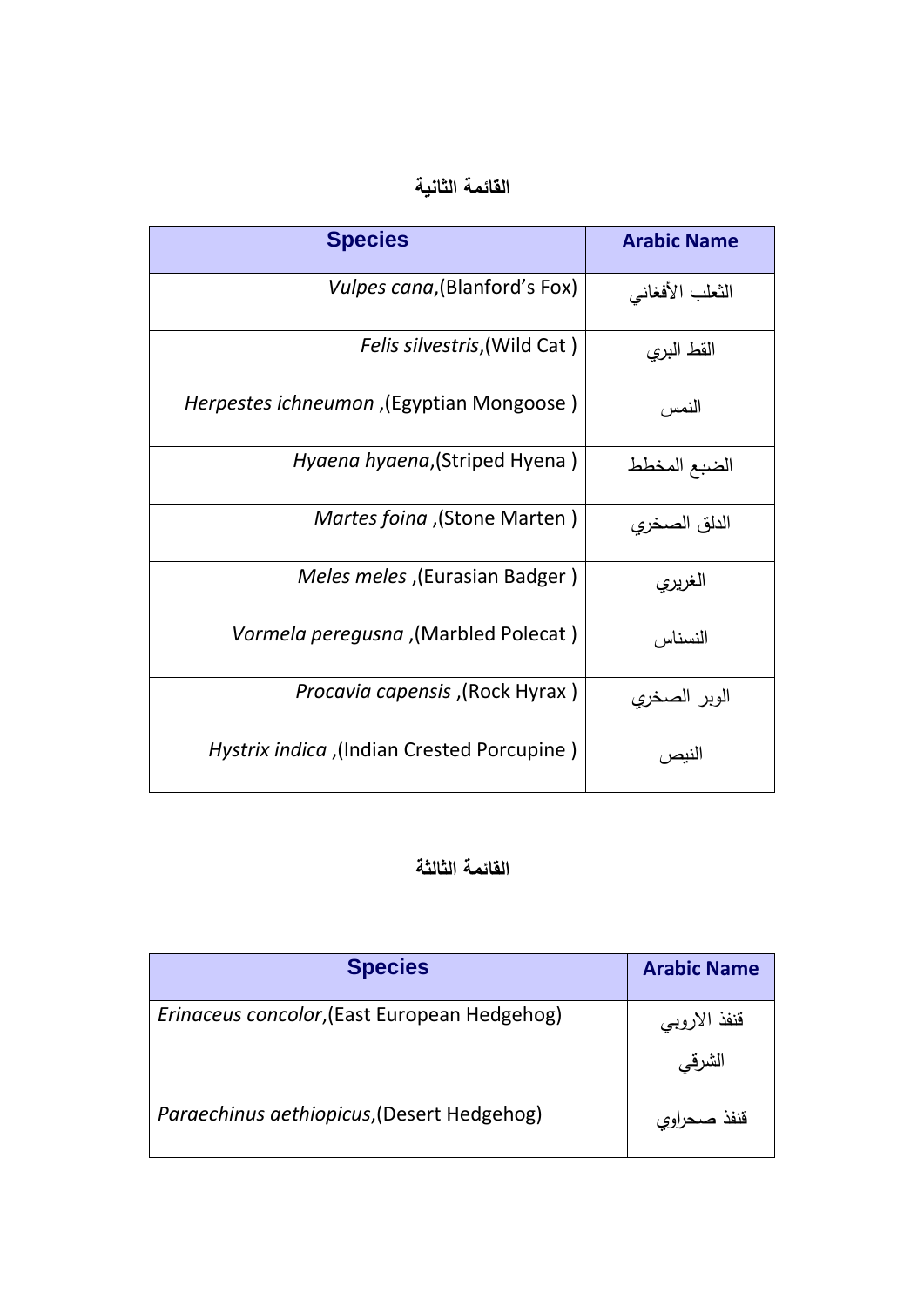| Crocidura suaveolens, (Lesser White-toothed Shrew)        | زبابة           |
|-----------------------------------------------------------|-----------------|
| Suncus etruscus, (Savi's Pigmy Shrew)                     | زبابة           |
| <i>Rousettus aegyptiacus</i> , (Egyptian Fruit Bat)       | خفاش الفاكهة    |
| <i>Myotis capaccini,</i> (Long-fingered Bat)              | خفاش            |
| <i>Myotis nattereri</i> , (Natterer's Bat)                | خفاش            |
| <i>Pipistrellus ariel</i> , (Egyptian Desert Pipistrelle) | خفاش            |
| (Cape Hare), Lepus capensis                               | الأرنب البري    |
| (Asian Garden Mouse), Eliomys melanurus                   | فأر الحدائق     |
| ( Persian Squirrel), Sciurus anomalus                     | السنجاب الفارسي |

#### **خارج القوائم**

| <b>Species</b>                                | <b>Arabic Name</b> |
|-----------------------------------------------|--------------------|
| Allactaga euphratica ,(Five-toed Jerboa       | يربوع              |
| Jaculus jaculus, (Three-toed Jerboa           | يربوع              |
| )Nannospalax leucodon, (Mole Rat              | الخلند             |
| Apodemus mystacinus ,(Broad-toothed<br>)Mouse | فأر                |
| )Apodemus hermonensis, (??)                   | فأر                |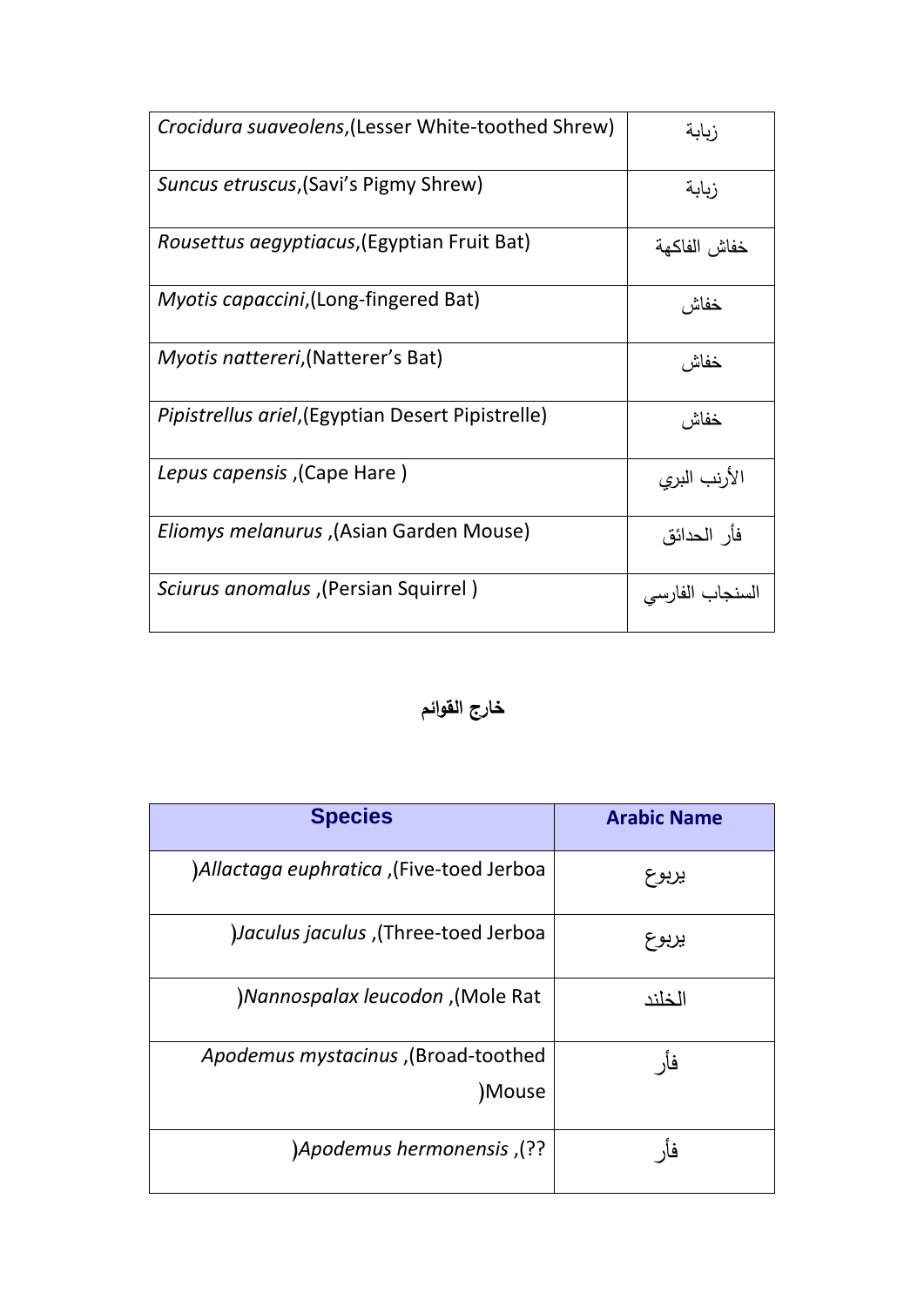| (Black Rat (Glack Rat                               | جردون      |
|-----------------------------------------------------|------------|
| )Rattus norvegicus ,(Norway Rat                     | جردون      |
| )Mus musculus ,(House Mouse                         | فأر المنزل |
| )Acomys cahirinus , (Cairo Spiny Mouse              | فأر        |
| )Acomys russatus , (Golden Spiny Mouse              | فأر        |
| )Nesokia indica ,(Short-tailed Bandicoot Rat        | فأر        |
| )Cricetulus migratorius, (Grey Hamster              | فأر        |
| )Gerbillus dasyurus ,(Wagner's Gerbil               | فأر        |
| )Gerbillus cheesmani ,(Cheesman's Gerbil            | فأر        |
| Gerbillus nanus ,(Baluchistan Gerbil                | فأر        |
| )Gerbillus henleyi, (Pygmy Gerbil                   | فأر        |
| (Egyptian Gerbillus gerbillus) (Serbillus gerbillus | فأر        |
| (Bushy-tailed Jird), Sekeetamys calurus             | جرد        |
| )Meriones tristrami ,(Tristram's Jird               | جر د       |
| (Libyan Jird), Meriones libycus(                    | جرد        |
| )Meriones crassus ,(Sundevall's Jird                | جر د       |
| Fat Sand Rat (Fat Sand Rat                          |            |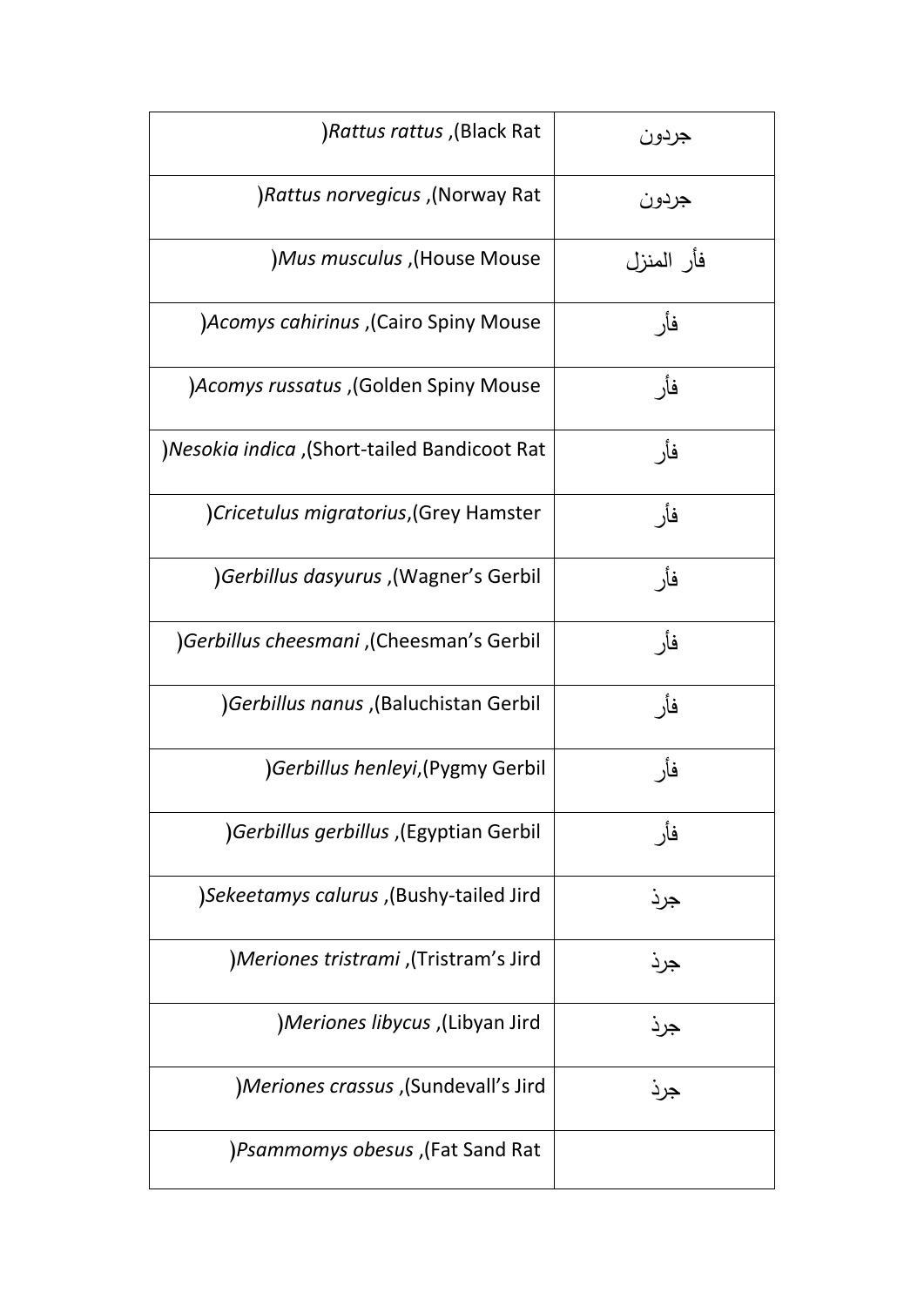| )Microtus guentheri, (Levant Vole                     |      |
|-------------------------------------------------------|------|
| Rhinopoma hardwickei, (Lesser Mouse-<br>tailed Bat    | خفاش |
| Rhinopoma microphyllum, (Greater Rat-<br>)tailed Bat  | خفاش |
| )Taphozous perforatus, (Tomb Bat                      | خفاش |
| Taphozous nudiventris, (Naked Bellied Tomb<br>)Bat    | خفاش |
| )Rhinolophus blasi, (Peter's Horseshoe Bat            | خفاش |
| Rhinolophus clivosus, (Arabian Horseshoe<br>)Bat      | خفاش |
| Rhinolophus euryale, (Mediterranean<br>)Horseshoe Bat | خفاش |
| Rhinolophus ferrumequinum, (Larger<br>Horseshoe Bat   | خفاش |
| Rhinolophus mehelyi, (Mehely's Horseshoe<br>)Bat      | خفاش |
| Rhinolophus hipposideros, (Lesser<br>Horseshoe Bat    | خفاش |
| )Asellia tridens, (Trident Leaf-nosed Bat             | خفاش |
| )Nycteris thebaica, (Egyptian Slit-faced Bat          | خفاش |
| )Eptesicus bottae, (Botta's Serotine Bat              | خفاش |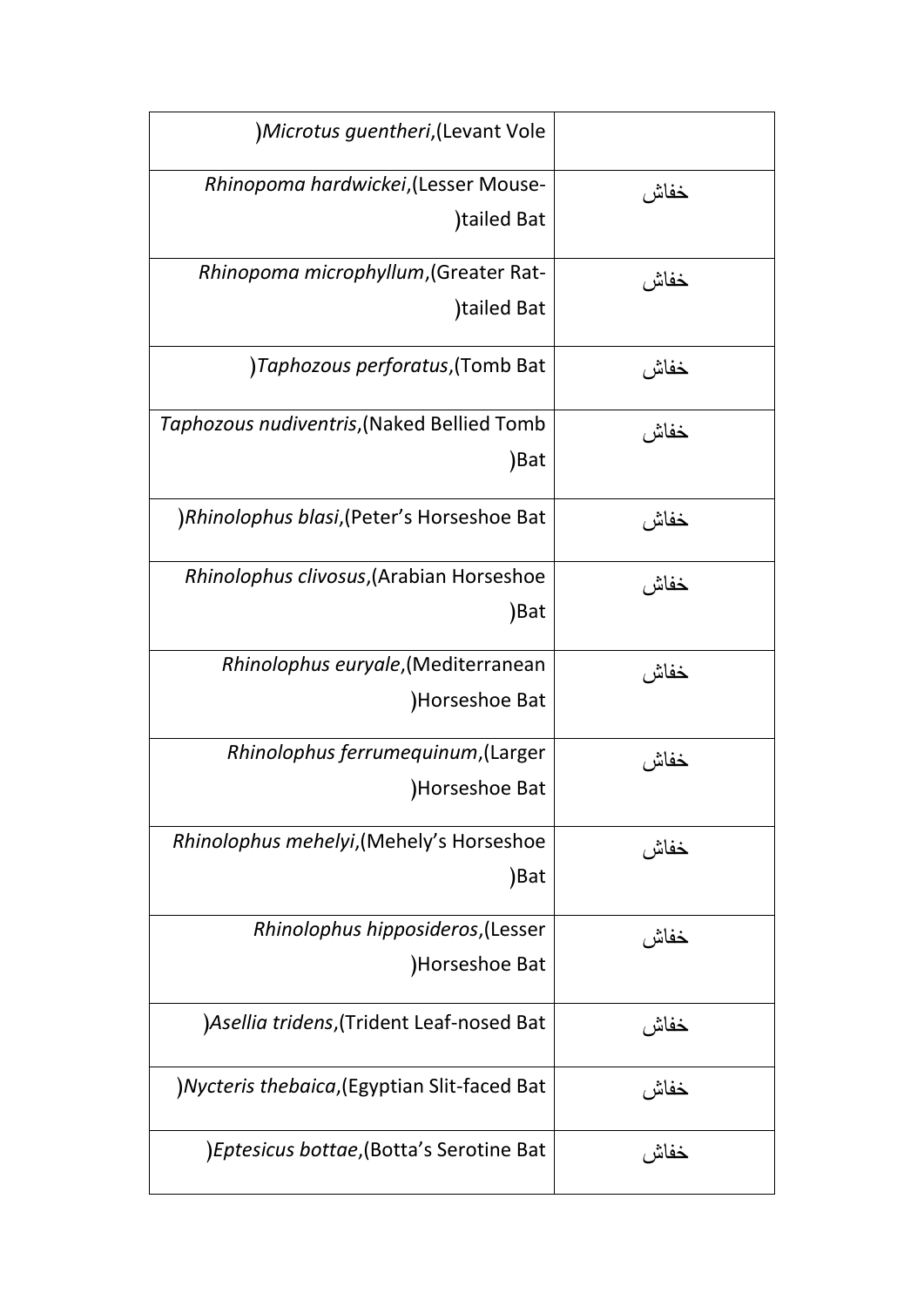| )Miniopterus schreibersi, (Schreiber's Bat                | خفاش            |
|-----------------------------------------------------------|-----------------|
| ) Myotis emarginatus, (Notch-eared Bat                    | خفاش            |
| Otonycteris hemprichi, (Hemprich's Long-<br>)eared Bat    | خفاش            |
| Pipistrellus bodenheimeri, (Bodenheimer's<br>)Pipistrelle | خفاش            |
| )Pipistrellus luhli, (Kuhl's Pipistrelle                  | خفاش            |
| )Plecotus austriacus, (Grey Long-eared Bat                | خفاش            |
| Tadarida teniotis, (European Free-tailed<br>)Bat          | خفاش            |
| )Vulpes vulpes, (Red Fox                                  | الثعلب الأحمر   |
| )Sus scorfa ,(Wild Boar                                   | الخنزير البري   |
| Hemiechinus auritus, (Long-eared<br>Hedgehog              | قنفذ طويل الاذن |

**الممحق رقم )3(**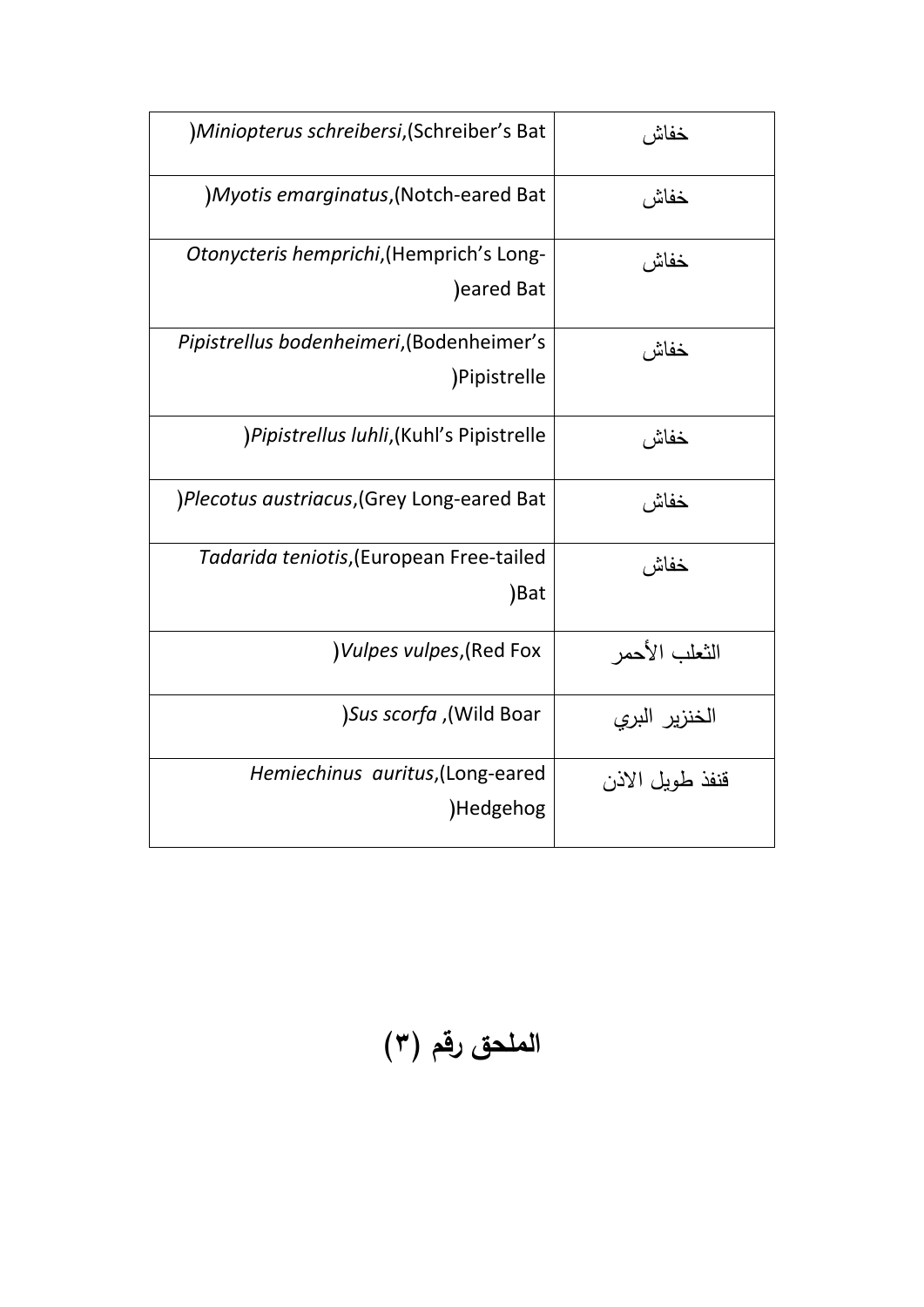## **تصنيف الحيوانات البرية من الزواحف**

## **القائمة األولى**

| <b>Species</b>                                | الاسم العربي |
|-----------------------------------------------|--------------|
| Caretta caretta, (Loggerhead Turtle)          | سلحفاة بحرية |
| Chelonia mydus, (Green turtles)               | سلحفاة بحرية |
| Eretmochelys imbricata, (Hawksbill<br>Turtle) | سلحفاة بحرية |
| Dermochelys coriacea, (leatherback)           | سلحفاة بحربة |

## **القائمة الثانية**

| <b>Species</b>                                         | الاسم العربي  |
|--------------------------------------------------------|---------------|
| Pelobates syriacus, (Eastern or<br>(Syrian) Spadefoot) | الضفدع السوري |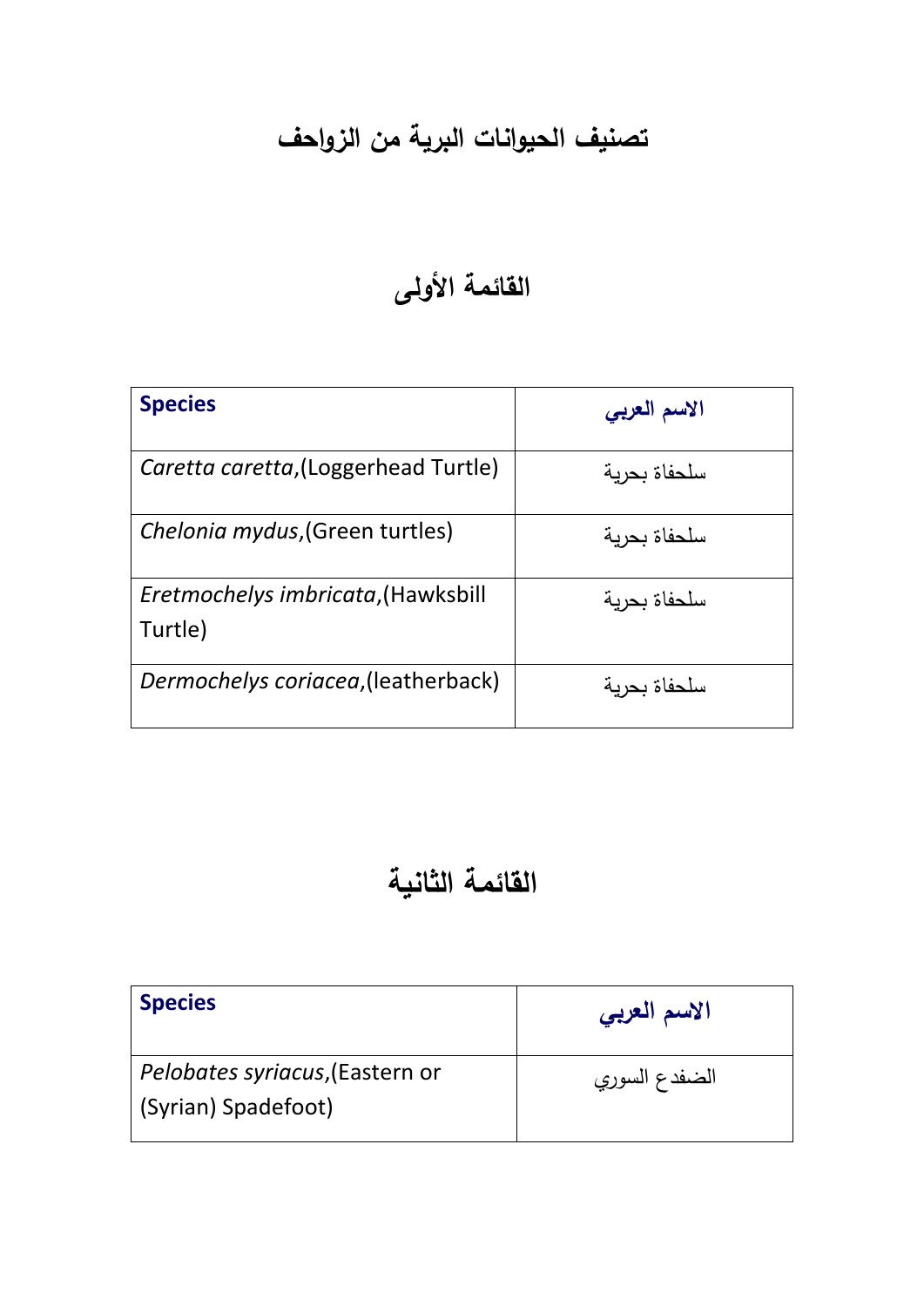| Chamaeleo chamaeleon, (European          | الحرباية، الحربايء |
|------------------------------------------|--------------------|
| Chamaeleon)                              |                    |
| <i>Pseudopus apodus</i> , (Glass Snake)  |                    |
| Lacerta media, (Green Lacerta)           | سحلنة              |
| <i>Varanus griseus,</i> (Desert Monitor) | الورل.             |
| Mauremys rivulata, (Stripe-necked        | السلحفاة المائبة   |
| (Western Caspian) Terrapin)              |                    |
| Testudo graeca, (Spur-thighed            | السلحفاة البربة.   |
| <b>Tortoise (Greek Tortoise)</b>         |                    |

#### **القائمة الثالثة**

| <b>Species</b>                                    | الاسم العربي |
|---------------------------------------------------|--------------|
| Uromastyx aegyptia, (Spiny-tailed<br>Lizard)      | الضد         |
| Pristutrus rupestris, (Common<br>Semaphore Gecko) | ابو بریص     |
| Stenodactylus slevini,(??)                        | أبو بريص     |
| Trapelus persicus, (Persian Agama)                | الحردون      |
| Acanthodactylus scutellatus, (Nidua               |              |